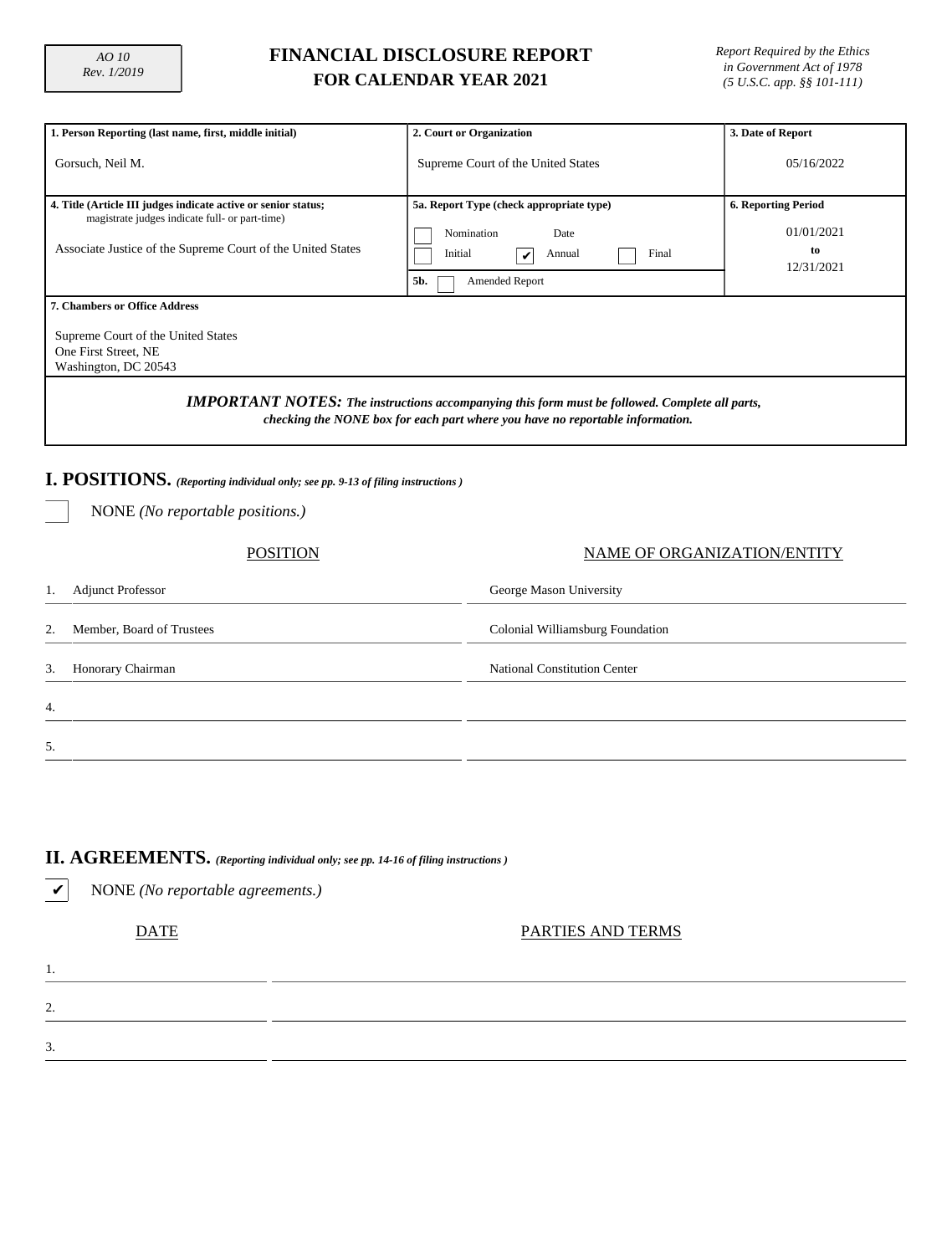Page 2 of 15

4.

**Gorsuch, Neil M.**

### **III. NON-INVESTMENT INCOME.** *(Reporting individual and spouse; see pp. 17-24 of filing instructions )*

#### **A. Filer's Non-Investment Income**

NONE *(No reportable non-investment income.)*

| <b>DATE</b> | <b>SOURCE AND TYPE</b>                      | <b>INCOME</b><br>(yours, not spouse's) |
|-------------|---------------------------------------------|----------------------------------------|
| 1.2021      | Princeton University Press - royalty income | \$308.44                               |
| 2.2021      | HarperCollins, LLC - royalty income         | \$250,000.00                           |
| 3.2021      | George Mason University - teaching          | \$26,541.74                            |
| 4.          |                                             |                                        |

#### **B. Spouse's Non-Investment Income -** *If you were married during any portion of the reporting year, complete this section.*

*(Dollar amount not required except for honoraria.)*

✔ NONE *(No reportable non-investment income.)*

| <b>DATE</b> | <b>SOURCE AND TYPE</b> |  |
|-------------|------------------------|--|
| .,          |                        |  |
| 2.          |                        |  |
| 3.          |                        |  |
| 4.          |                        |  |

# **IV. REIMBURSEMENTS** *-- transportation, lodging, food, entertainment.*

*(Includes those to spouse and dependent children; see pp. 25-27 of filing instructions.)*

NONE *(No reportable reimbursements.)*

|    | <b>SOURCE</b>                                                 | <b>DATES</b>            | LOCATION           | <b>PURPOSE</b>                    | <b>ITEMS PAID OR PROVIDED</b>    |
|----|---------------------------------------------------------------|-------------------------|--------------------|-----------------------------------|----------------------------------|
| 1. | Colonial Williamsburg<br>Foundation                           | April 23-25, 2021       | Williamsburg, VA   | Board meeting                     | Meals and hotel                  |
| 2. | George Mason University<br><b>National Security Institute</b> | July 16-30, 2021        | Reykjavik, Iceland | Educational program               | Transportation, meals, and hotel |
| 3. | <b>ACTL Tenth Circuit</b><br>Conference                       | August 26-27, 2021      | Avon. CO           | Speech and educational<br>program | Transportation, meals, and hotel |
| 4. | Colonial Williamsburg<br>Foundation                           | November 19-21,<br>2021 | Williamsburg, VA   | Board meeting                     | Meals and hotel                  |
|    |                                                               |                         |                    |                                   |                                  |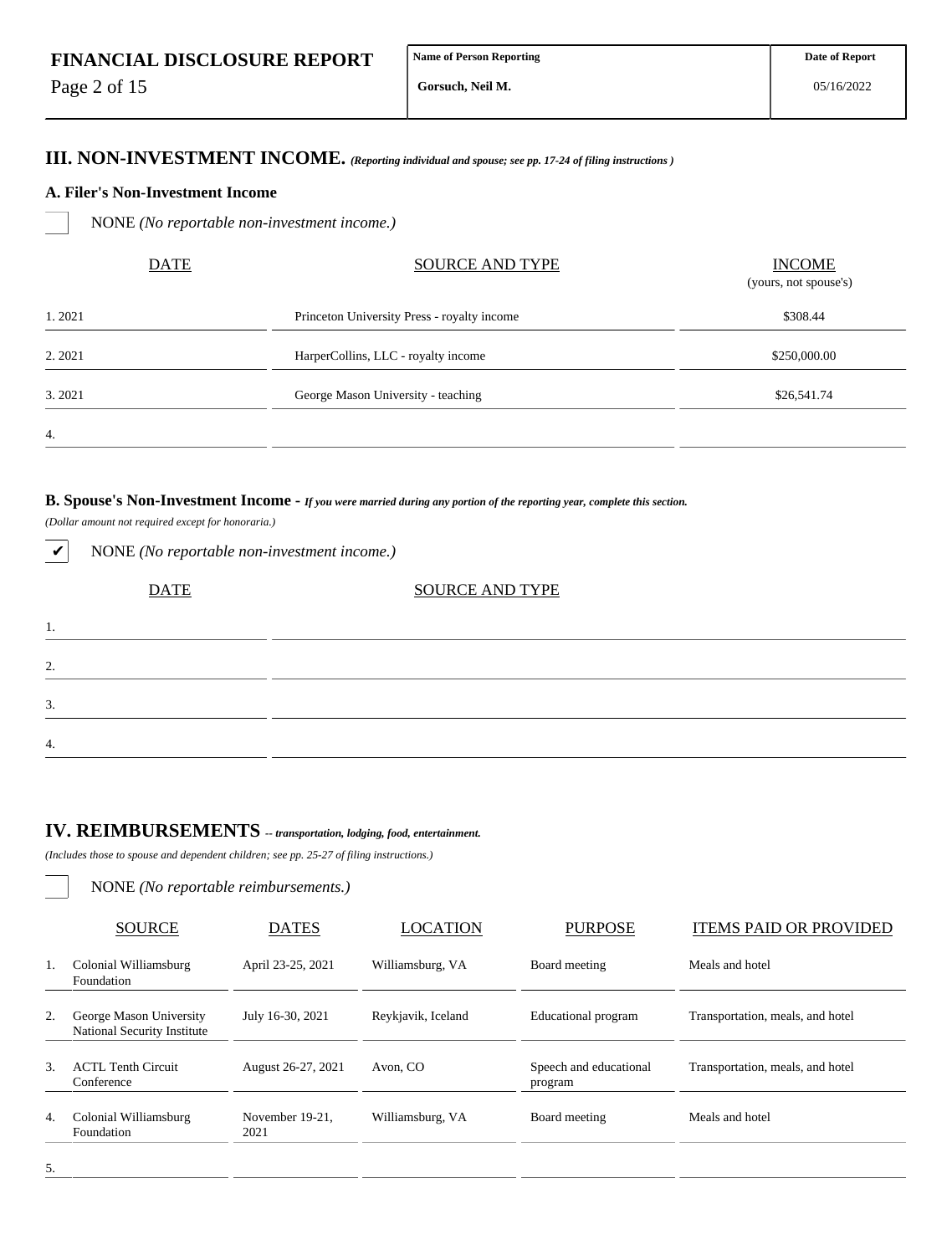Page 3 of 15

4.

5.

**Gorsuch, Neil M.**

**V. GIFTS.** *(Includes those to spouse and dependent children; see pp. 28-31 of filing instructions.)*

| NONE (No reportable gifts.)                                                                          |                                                                                                                      |                   |
|------------------------------------------------------------------------------------------------------|----------------------------------------------------------------------------------------------------------------------|-------------------|
| <b>SOURCE</b>                                                                                        | <b>DESCRIPTION</b>                                                                                                   | <b>VALUE</b>      |
| Allen's Boots, on behalf of the Texas<br>1.<br>Supreme Court Historical Society's<br>Hemphill Dinner | Cowboy boots                                                                                                         | \$699.99          |
| 2.                                                                                                   | <u> 1989 - Johann John Harry Harry Harry Harry Harry Harry Harry Harry Harry Harry Harry Harry Harry Harry Harry</u> |                   |
| 3.                                                                                                   | <u> 1989 - Andrea State Barbara, Amerikaansk politiker († 1908)</u>                                                  |                   |
| 4.                                                                                                   | <u> 1989 - Andrea San Andrew Maria (h. 1989).</u>                                                                    |                   |
| 5.                                                                                                   | <u> 1989 - Andrea Santa Andrea Andrea Andrea Andrea Andrea Andrea Andrea Andrea Andrea Andrea Andrea Andrea Andr</u> |                   |
| NONE (No reportable liabilities.)<br>$\checkmark$                                                    | VI. LIABILITIES. (Includes those of spouse and dependent children; see pp. 32-33 of filing instructions.)            |                   |
| <b>CREDITOR</b>                                                                                      | <b>DESCRIPTION</b>                                                                                                   | <b>VALUE CODE</b> |
| 1.                                                                                                   |                                                                                                                      |                   |
| 2.                                                                                                   |                                                                                                                      |                   |
| 3.                                                                                                   |                                                                                                                      |                   |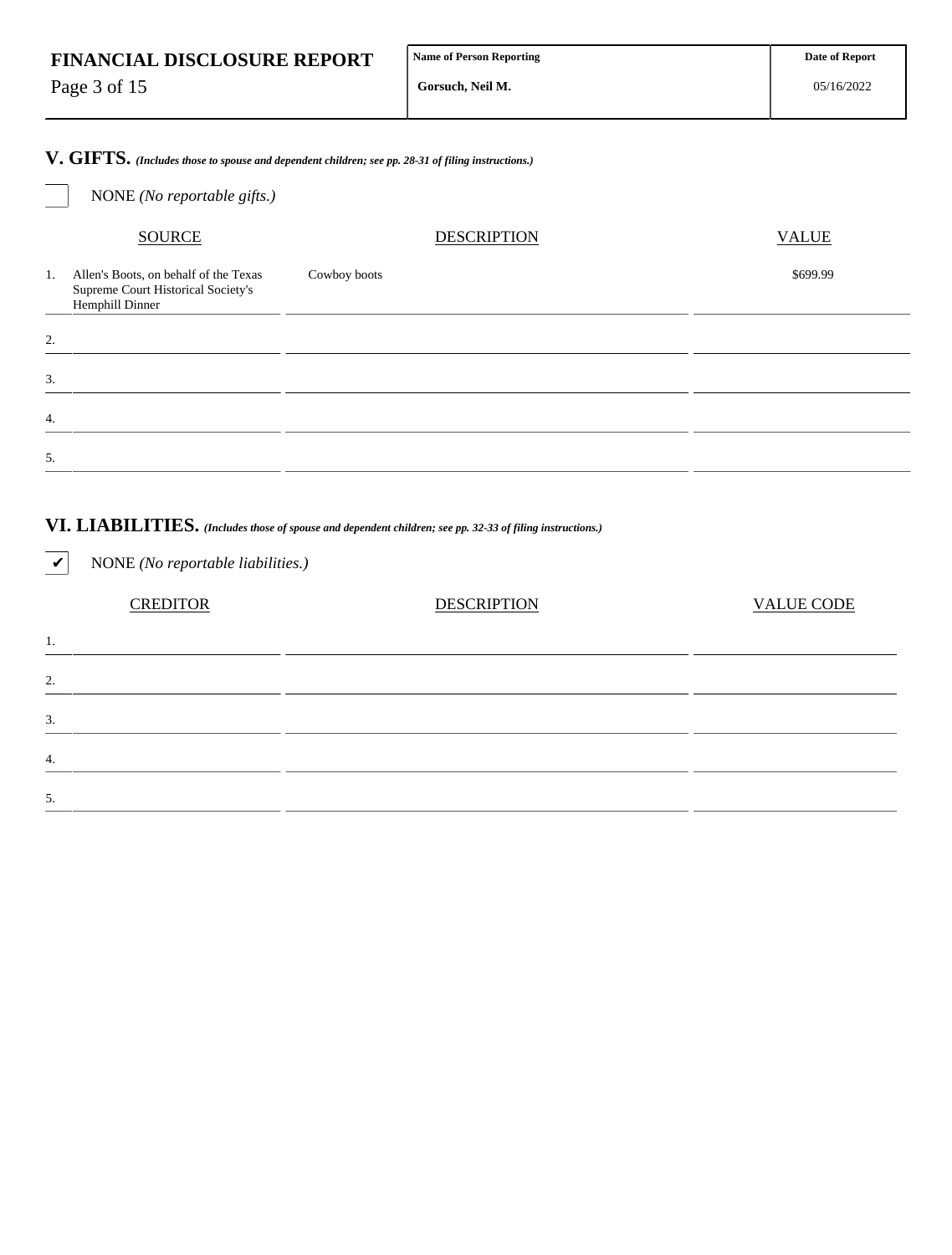Page 4 of 15

**Gorsuch, Neil M.**

# **VII. INVESTMENTS and TRUSTS** *-- income, value, transactions (Includes those of spouse and dependent children; see pp. 34-60 of filing instructions.)*

NONE *(No reportable income, assets, or transactions.)*

|     | $\mathbf{A}$<br><b>Description of Assets</b><br>(including trust assets) | $\mathbf B$<br>Income during<br>reporting period |                                            | $\mathbf C$<br>Gross value at end<br>of reporting period |                                             | $\mathbf D$<br>Transactions during reporting period |                         |                                   |                                  |                                                                   |
|-----|--------------------------------------------------------------------------|--------------------------------------------------|--------------------------------------------|----------------------------------------------------------|---------------------------------------------|-----------------------------------------------------|-------------------------|-----------------------------------|----------------------------------|-------------------------------------------------------------------|
|     | Place " $(X)$ " after each asset<br>exempt from prior disclosure         | (1)<br>Amount<br>Code 1<br>$(A-H)$               | (2)<br>Type (e g,<br>div, rent,<br>or int) | (1)<br>Value<br>Code 2<br>$(J-P)$                        | (2)<br>Value<br>Method<br>Code 3<br>$(Q-W)$ | (1)<br>Type (e g,<br>buy, sell,<br>redemption)      | (2)<br>Date<br>mm/dd/yy | (3)<br>Value<br>Code 2<br>$(J-P)$ | (4)<br>Gain<br>Code 1<br>$(A-H)$ | (5)<br>Identity of<br>buyer/seller<br>(if private<br>transaction) |
| 1.  | Brokerage Acct #1 (H)                                                    |                                                  |                                            |                                                          |                                             |                                                     |                         |                                   |                                  |                                                                   |
| 2.  | - USAA 500 Index Member Shares                                           | $\boldsymbol{\mathrm{F}}$                        | Dividend                                   | P <sub>1</sub>                                           | $\mathbf T$                                 |                                                     |                         |                                   |                                  |                                                                   |
| 3.  | - Ishares Core S&P 500 ETF                                               | A                                                | Dividend                                   | K                                                        | $\mathbf T$                                 |                                                     |                         |                                   |                                  |                                                                   |
| 4.  | - Schwab US Small Cap ETF                                                | D                                                | Dividend                                   | $\mathbf{O}$                                             | T                                           |                                                     |                         |                                   |                                  |                                                                   |
| 5.  | - SPDR Portfolio DVLPD Wrld Ex-US ETF                                    | $\mathbf E$                                      | Dividend                                   | $\mathbf{O}$                                             | $\mathbf T$                                 |                                                     |                         |                                   |                                  |                                                                   |
| 6.  | - Charles Schwab bank account                                            | A                                                | Interest                                   | M                                                        | $\mathbf T$                                 |                                                     |                         |                                   |                                  |                                                                   |
| 7.  | 529 Plans - VA Educ Savings Trust (Age<br>Based)                         |                                                  | None                                       | N                                                        | $\mathbf T$                                 | Sold<br>(part)                                      | 01/27/21                | J                                 | $\mathsf{C}$                     |                                                                   |
| 8.  |                                                                          |                                                  |                                            |                                                          |                                             | Sold<br>(part)                                      | 08/04/21                | K                                 | E                                |                                                                   |
| 9.  |                                                                          |                                                  |                                            |                                                          |                                             | Sold<br>(part)                                      | 09/22/21                | K                                 | E                                |                                                                   |
| 10. | 529 Plans - College Invest Savings Plan<br>(Age Based)                   |                                                  | None                                       | L                                                        | T                                           |                                                     |                         |                                   |                                  |                                                                   |
| 11. | Senate Credit Union account                                              | A                                                | Interest                                   | K                                                        | $\mathbf T$                                 |                                                     |                         |                                   |                                  |                                                                   |
| 12. | IRA Acct #1 (H)                                                          |                                                  |                                            |                                                          |                                             |                                                     |                         |                                   |                                  |                                                                   |
|     | 13. - Ishares Core S&P 500 ETF                                           | $\mathsf{C}$                                     | Dividend                                   | M                                                        | $\mathbf T$                                 | Sold<br>(part)                                      | 06/07/21                | J                                 | $\mathbf C$                      |                                                                   |
| 14. |                                                                          |                                                  |                                            |                                                          |                                             | Sold<br>(part)                                      | 06/09/21                | J                                 | A                                |                                                                   |
|     | 15. - Ishares Core S&P Mid-Cap ETF                                       | A                                                | Dividend                                   | $\rm K$                                                  | $\mathbf T$                                 | Sold<br>(part)                                      | 04/19/21                | $\mathbf{J}$                      | $\, {\bf B}$                     |                                                                   |
|     | 16. - Ishares Core S&P US Value ETF                                      | A                                                | Dividend                                   |                                                          |                                             | Sold<br>(part)                                      | 06/09/21                | J                                 | B                                |                                                                   |
| 17. |                                                                          |                                                  |                                            |                                                          |                                             | Sold<br>(part)                                      | 07/08/21                | $\mathbf L$                       | ${\bf D}$                        |                                                                   |

1 Income Gain Codes: (See Columns B1 and D4)

2 Value Codes (See Columns C1 and D3)

3 Value Method Codes (See Column C2)

 $A = $1,000$  or less  $F = $50,001 - $100,000$ J =\$15,000 or less N =\$250,001 - \$500,000 P3 =\$25,000,001 - \$50,000,000 Q =Appraisal U =Book Value

 $B = $1,001 - $2,500$  $G = $100,001 - $1,000,000$ K =\$15,001 - \$50,000 O =  $$500,001 - $1,000,000$ 

R =Cost (Real Estate Only) V =Other

 $C = $2,501 - $5,000$ H1 =\$1,000,001 - \$5,000,000 L =\$50,001 - \$100,000 P1 =\$1,000,001 - \$5,000,000 P4 =More than \$50,000,000 S =Assessment W =Estimated

 $D = $5,001 - $15,000$ H2 =More than \$5,000,000 M =\$100,001 - \$250,000 P2 =\$5,000,001 - \$25,000,000  $E = $15,001 - $50,000$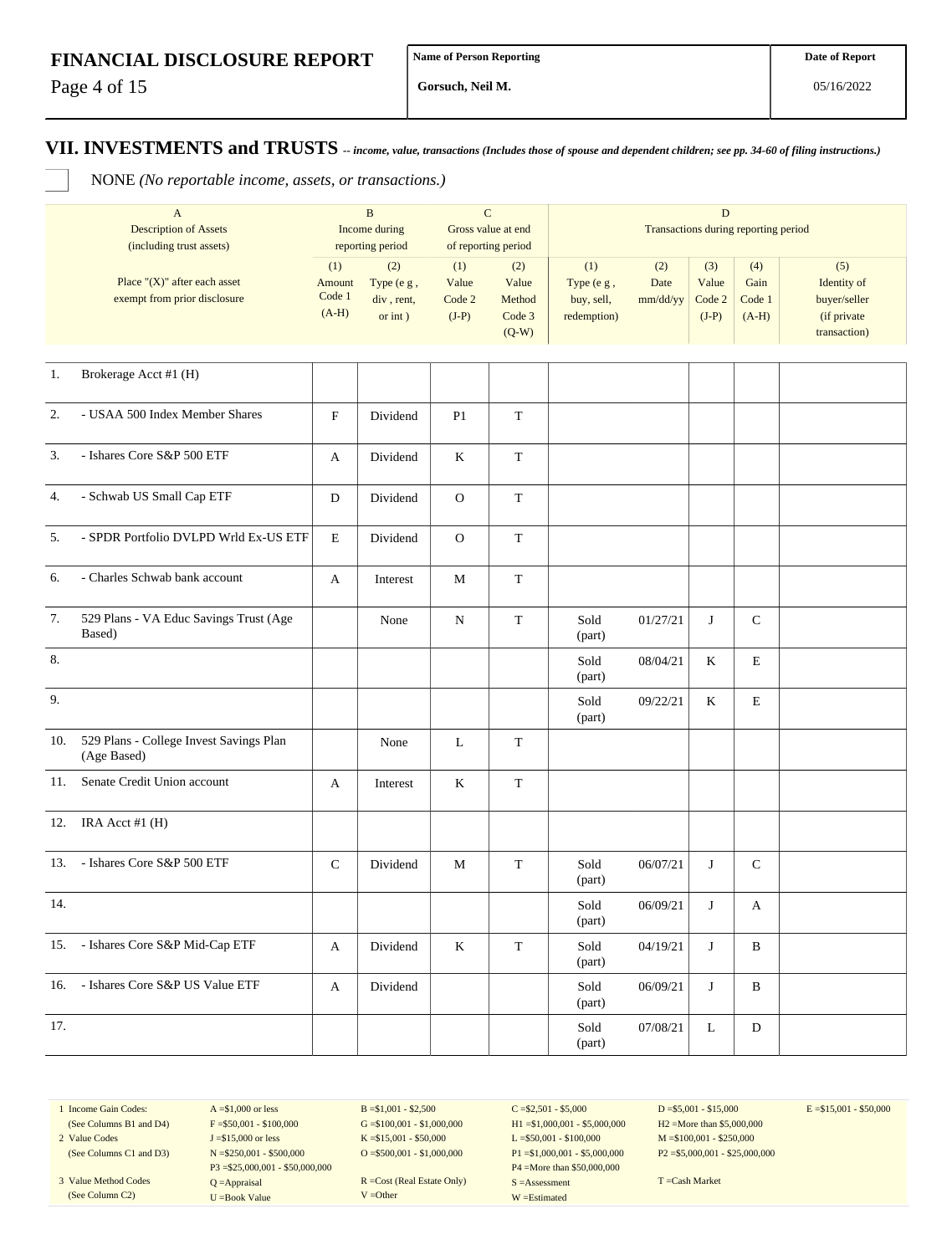Page 5 of 15

**Gorsuch, Neil M.**

**VII. INVESTMENTS and TRUSTS** *-- income, value, transactions (Includes those of spouse and dependent children; see pp. 34-60 of filing instructions.)*

NONE *(No reportable income, assets, or transactions.)*

|     | $\mathbf{A}$<br><b>Description of Assets</b><br>(including trust assets) | $\, {\bf B}$<br>Income during<br>reporting period |                                            | ${\bf C}$<br>Gross value at end<br>of reporting period |                                             | $\mathbf D$<br>Transactions during reporting period |                         |                                   |                                  |                                                                   |
|-----|--------------------------------------------------------------------------|---------------------------------------------------|--------------------------------------------|--------------------------------------------------------|---------------------------------------------|-----------------------------------------------------|-------------------------|-----------------------------------|----------------------------------|-------------------------------------------------------------------|
|     | Place " $(X)$ " after each asset<br>exempt from prior disclosure         | (1)<br>Amount<br>Code 1<br>$(A-H)$                | (2)<br>Type (e g,<br>div, rent,<br>or int) | (1)<br>Value<br>Code 2<br>$(J-P)$                      | (2)<br>Value<br>Method<br>Code 3<br>$(Q-W)$ | (1)<br>Type (e g,<br>buy, sell,<br>redemption)      | (2)<br>Date<br>mm/dd/yy | (3)<br>Value<br>Code 2<br>$(J-P)$ | (4)<br>Gain<br>Code 1<br>$(A-H)$ | (5)<br>Identity of<br>buyer/seller<br>(if private<br>transaction) |
| 18. |                                                                          |                                                   |                                            |                                                        |                                             | Sold                                                | 07/09/21                | J                                 | A                                |                                                                   |
|     | 19. - Ishares Core S&P Small-Cap ETF                                     | A                                                 | Dividend                                   | $\rm K$                                                | $\mathbf T$                                 | Sold<br>(part)                                      | 04/19/21                | J                                 | A                                |                                                                   |
| 20. |                                                                          |                                                   |                                            |                                                        |                                             | Sold<br>(part)                                      | 06/09/21                | J                                 | A                                |                                                                   |
| 21. | - Ishares TR JP Mor Em Mk ETF                                            | A                                                 | Dividend                                   | J                                                      | $\mathbf T$                                 | Buy<br>(add!)                                       | 06/09/21                | J                                 |                                  |                                                                   |
| 22. |                                                                          |                                                   |                                            |                                                        |                                             | Sold<br>(part)                                      | 10/06/21                | J                                 | A                                |                                                                   |
| 23. | - Ishares Trust Core MSCI EAFE ETF                                       | ${\bf D}$                                         | Dividend                                   | M                                                      | $\mathbf T$                                 | Sold<br>(part)                                      | 04/19/21                | J                                 | A                                |                                                                   |
| 24. |                                                                          |                                                   |                                            |                                                        |                                             | Sold<br>(part)                                      | 06/09/21                | J                                 | A                                |                                                                   |
| 25. | - Ishares Inc Core MSCI Emerging Mkts<br><b>ETF</b>                      | B                                                 | Dividend                                   | K                                                      | $\mathbf T$                                 | Sold<br>(part)                                      | 03/25/21                | J                                 | A                                |                                                                   |
| 26. |                                                                          |                                                   |                                            |                                                        |                                             | Sold<br>(part)                                      | 06/09/21                | J                                 | A                                |                                                                   |
| 27. |                                                                          |                                                   |                                            |                                                        |                                             | Buy<br>(add!)                                       | 10/07/21                | J                                 |                                  |                                                                   |
| 28. | - Ishares Core U.S. Aggregate Bond ETF                                   | B                                                 | Dividend                                   | М                                                      | $\mathbf T$                                 | Buy<br>(add!)                                       | 04/19/21                | J                                 |                                  |                                                                   |
| 29. |                                                                          |                                                   |                                            |                                                        |                                             | Buy<br>(add!)                                       | 05/10/21                | K                                 |                                  |                                                                   |
| 30. |                                                                          |                                                   |                                            |                                                        |                                             | Buy<br>(add!)                                       | 06/09/21                | J                                 |                                  |                                                                   |
| 31. |                                                                          |                                                   |                                            |                                                        |                                             | Buy<br>(add!)                                       | 08/26/21                | K                                 |                                  |                                                                   |
| 32. |                                                                          |                                                   |                                            |                                                        |                                             | Buy<br>(add!)                                       | 10/06/21                | J                                 |                                  |                                                                   |
| 33. | - SPDR Portfolio Intermediate Term<br>Corporate Bond ETF                 | $\, {\bf B}$                                      | Dividend                                   | $\mathbf M$                                            | $\mathbf T$                                 | Sold<br>(part)                                      | 03/05/21                | J                                 | A                                |                                                                   |
| 34. |                                                                          |                                                   |                                            |                                                        |                                             | Sold<br>(part)                                      | 05/10/21                | J                                 | A                                |                                                                   |

1 Income Gain Codes: (See Columns B1 and D4)

2 Value Codes (See Columns C1 and D3)

3 Value Method Codes (See Column C2)

 $A = $1,000$  or less  $F = $50,001 - $100,000$ J =\$15,000 or less N =\$250,001 - \$500,000 P3 =\$25,000,001 - \$50,000,000 Q =Appraisal U =Book Value

 $B = $1,001 - $2,500$  $G = $100,001 - $1,000,000$ K =\$15,001 - \$50,000 O =  $$500,001 - $1,000,000$ 

R =Cost (Real Estate Only) V =Other

 $C = $2,501 - $5,000$ H1 =\$1,000,001 - \$5,000,000 L =\$50,001 - \$100,000 P1 =\$1,000,001 - \$5,000,000 P4 =More than \$50,000,000 S =Assessment W =Estimated

 $D = $5,001 - $15,000$ H2 =More than \$5,000,000 M =\$100,001 - \$250,000 P2 =\$5,000,001 - \$25,000,000  $E = $15,001 - $50,000$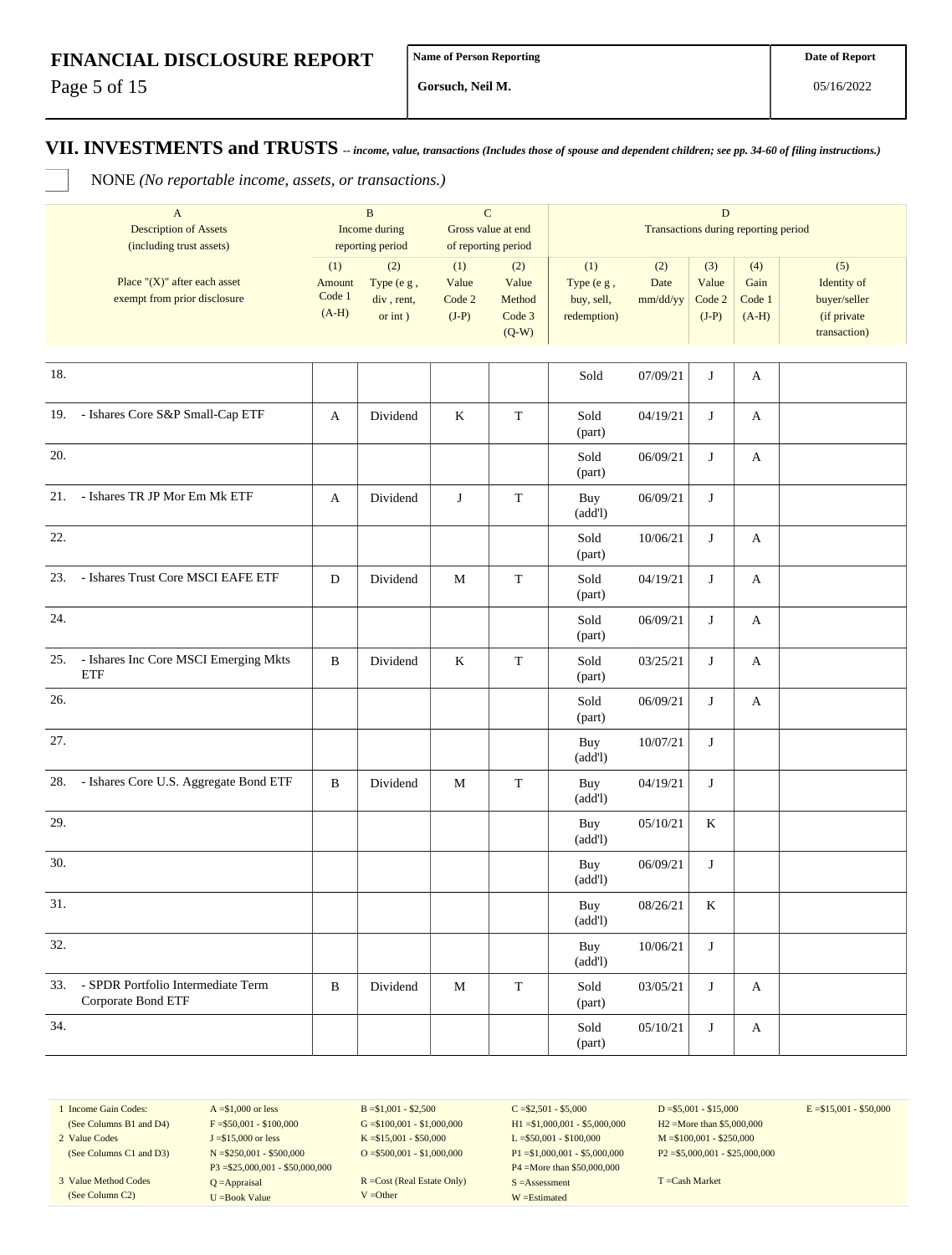Page 6 of 15

**Gorsuch, Neil M.**

**VII. INVESTMENTS and TRUSTS** *-- income, value, transactions (Includes those of spouse and dependent children; see pp. 34-60 of filing instructions.)*

NONE *(No reportable income, assets, or transactions.)*

|     | $\mathbf{A}$<br><b>Description of Assets</b><br>(including trust assets) |                                    | $\, {\bf B}$<br>$\mathbf C$<br>Income during<br>Gross value at end<br>reporting period<br>of reporting period |                                   | $\mathbf D$<br>Transactions during reporting period |                                                |                         |                                   |                                  |                                                                   |
|-----|--------------------------------------------------------------------------|------------------------------------|---------------------------------------------------------------------------------------------------------------|-----------------------------------|-----------------------------------------------------|------------------------------------------------|-------------------------|-----------------------------------|----------------------------------|-------------------------------------------------------------------|
|     | Place " $(X)$ " after each asset<br>exempt from prior disclosure         | (1)<br>Amount<br>Code 1<br>$(A-H)$ | (2)<br>Type (e g,<br>div, rent,<br>or $int$ )                                                                 | (1)<br>Value<br>Code 2<br>$(J-P)$ | (2)<br>Value<br>Method<br>Code 3<br>$(Q-W)$         | (1)<br>Type (e g,<br>buy, sell,<br>redemption) | (2)<br>Date<br>mm/dd/yy | (3)<br>Value<br>Code 2<br>$(J-P)$ | (4)<br>Gain<br>Code 1<br>$(A-H)$ | (5)<br>Identity of<br>buyer/seller<br>(if private<br>transaction) |
| 35. |                                                                          |                                    |                                                                                                               |                                   |                                                     |                                                |                         |                                   |                                  |                                                                   |
|     |                                                                          |                                    |                                                                                                               |                                   |                                                     | Buy<br>(add!)                                  | 06/09/21                | J                                 |                                  |                                                                   |
| 36. |                                                                          |                                    |                                                                                                               |                                   |                                                     | Sold<br>(part)                                 | 08/26/21                | $\bf L$                           | $\mathbf D$                      |                                                                   |
| 37. | - Vaneck Vectors ETF Fallen Angel High<br>Yield Bond ETF                 | A                                  | Dividend                                                                                                      | $\bf K$                           | $\mathbf T$                                         | Buy<br>(add!)                                  | 06/09/21                | J                                 |                                  |                                                                   |
| 38. | - Schwab Govt Money Market Fund                                          | A                                  | Dividend                                                                                                      | $\bf K$                           | $\mathbf T$                                         | Sold<br>(part)                                 | 01/04/21                | J                                 |                                  |                                                                   |
| 39. |                                                                          |                                    |                                                                                                               |                                   |                                                     | Sold<br>(part)                                 | 03/09/21                | $\bf J$                           |                                  |                                                                   |
| 40. |                                                                          |                                    |                                                                                                               |                                   |                                                     | Buy<br>(add!)                                  | 04/22/21                | $\bf J$                           |                                  |                                                                   |
| 41. |                                                                          |                                    |                                                                                                               |                                   |                                                     | Sold<br>(part)                                 | 05/12/21                | J                                 |                                  |                                                                   |
| 42. |                                                                          |                                    |                                                                                                               |                                   |                                                     | Buy<br>(add!)                                  | 06/10/21                | J                                 |                                  |                                                                   |
| 43. |                                                                          |                                    |                                                                                                               |                                   |                                                     | Buy<br>(add!)                                  | 06/17/21                | J                                 |                                  |                                                                   |
| 44. |                                                                          |                                    |                                                                                                               |                                   |                                                     | Sold<br>(part)                                 | 07/01/21                | J                                 |                                  |                                                                   |
| 45. |                                                                          |                                    |                                                                                                               |                                   |                                                     | Sold<br>(part)                                 | 07/12/21                | $\bf J$                           |                                  |                                                                   |
| 46. |                                                                          |                                    |                                                                                                               |                                   |                                                     | Buy<br>(add!)                                  | 08/31/21                | $\bf J$                           |                                  |                                                                   |
| 47. |                                                                          |                                    |                                                                                                               |                                   |                                                     | Sold<br>(part)                                 | 10/12/21                | $\bf J$                           |                                  |                                                                   |
| 48. |                                                                          |                                    |                                                                                                               |                                   |                                                     | <b>Buy</b><br>(add!)                           | 12/20/21                | J                                 |                                  |                                                                   |
| 49. | - Ishares Core 1 5 Year USD Bond ETF                                     | A                                  | Dividend                                                                                                      | $\rm K$                           | $\mathbf T$                                         | Sold                                           | 01/04/21                | J                                 |                                  |                                                                   |
| 50. |                                                                          |                                    |                                                                                                               |                                   |                                                     | Buy                                            | 08/26/21                | K                                 |                                  |                                                                   |
|     | 51. - Schwab US TIPS ETF                                                 | $\, {\bf B}$                       | Dividend                                                                                                      | J                                 | $\mathbf T$                                         | Buy<br>(add!)                                  | 06/09/21                | J                                 |                                  |                                                                   |

1 Income Gain Codes: (See Columns B1 and D4)

2 Value Codes (See Columns C1 and D3)

3 Value Method Codes (See Column C2)

 $A = $1,000$  or less  $F = $50,001 - $100,000$ J =\$15,000 or less N =\$250,001 - \$500,000 P3 =\$25,000,001 - \$50,000,000 Q =Appraisal U =Book Value

 $B = $1,001 - $2,500$  $G = $100,001 - $1,000,000$ K =\$15,001 - \$50,000 O =  $$500,001 - $1,000,000$ 

R =Cost (Real Estate Only) V =Other

 $C = $2,501 - $5,000$ H1 =\$1,000,001 - \$5,000,000 L =\$50,001 - \$100,000 P1 =\$1,000,001 - \$5,000,000 P4 =More than \$50,000,000 S =Assessment W =Estimated

 $D = $5,001 - $15,000$ H2 =More than \$5,000,000 M =\$100,001 - \$250,000 P2 =\$5,000,001 - \$25,000,000  $E = $15,001 - $50,000$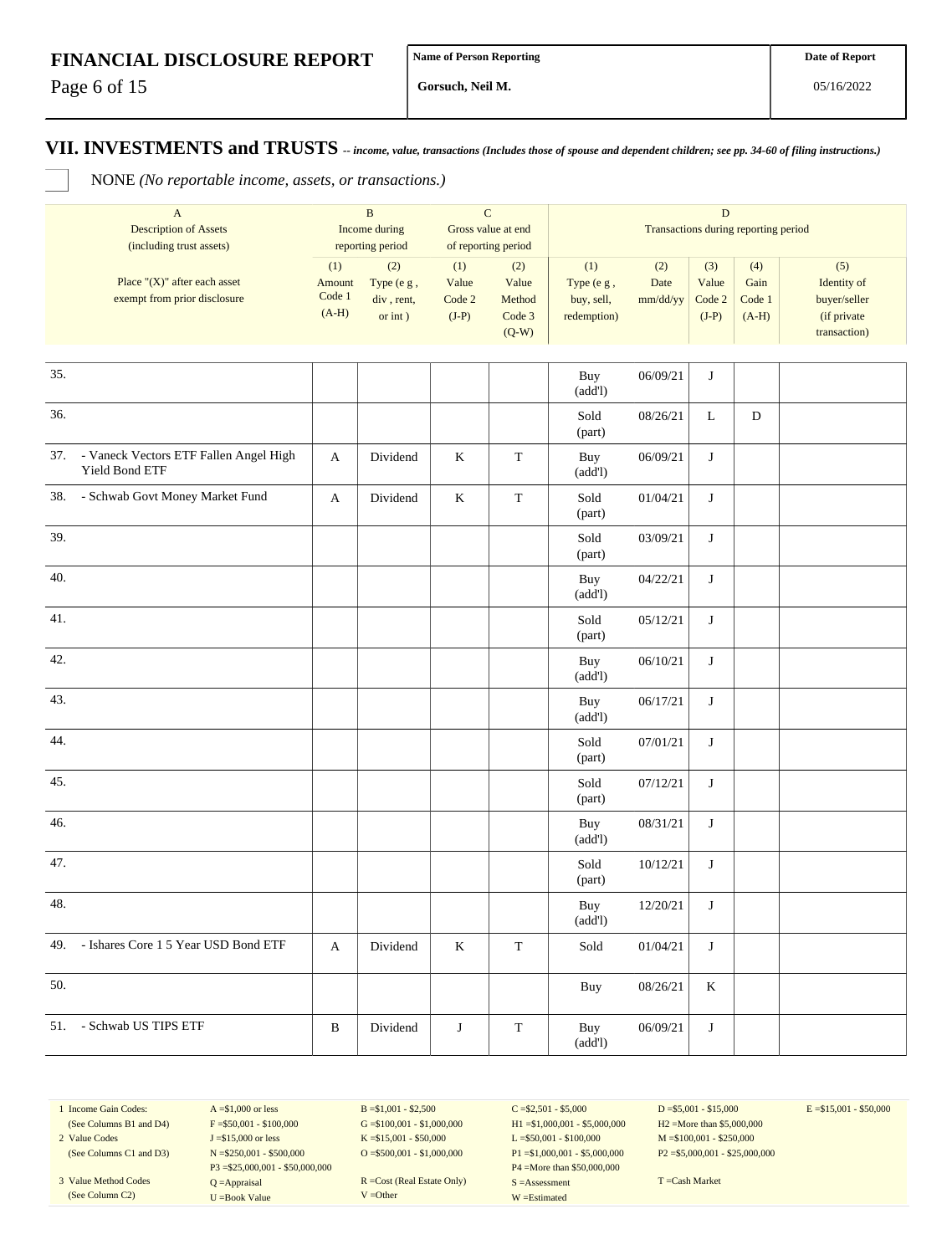Page 7 of 15

**Gorsuch, Neil M.**

**VII. INVESTMENTS and TRUSTS** *-- income, value, transactions (Includes those of spouse and dependent children; see pp. 34-60 of filing instructions.)*

NONE *(No reportable income, assets, or transactions.)*

|     | $\mathbf{A}$<br><b>Description of Assets</b><br>(including trust assets) |                                    | $\, {\bf B}$<br>Income during<br>reporting period | $\mathbf C$<br>Gross value at end<br>of reporting period |                                             |                                                | $\mathbf D$<br>Transactions during reporting period |                                   |                                  |                                                                   |  |
|-----|--------------------------------------------------------------------------|------------------------------------|---------------------------------------------------|----------------------------------------------------------|---------------------------------------------|------------------------------------------------|-----------------------------------------------------|-----------------------------------|----------------------------------|-------------------------------------------------------------------|--|
|     | Place " $(X)$ " after each asset<br>exempt from prior disclosure         | (1)<br>Amount<br>Code 1<br>$(A-H)$ | (2)<br>Type (e g,<br>div, rent,<br>or $int$ )     | (1)<br>Value<br>Code 2<br>$(J-P)$                        | (2)<br>Value<br>Method<br>Code 3<br>$(Q-W)$ | (1)<br>Type (e g,<br>buy, sell,<br>redemption) | (2)<br>Date<br>mm/dd/yy                             | (3)<br>Value<br>Code 2<br>$(J-P)$ | (4)<br>Gain<br>Code 1<br>$(A-H)$ | (5)<br>Identity of<br>buyer/seller<br>(if private<br>transaction) |  |
| 52. |                                                                          |                                    |                                                   |                                                          |                                             | Sold<br>(part)                                 | 08/26/21                                            | J                                 | A                                |                                                                   |  |
|     | 53. - Vanguard Real Estate ETF IV                                        | A                                  | Dividend                                          | $\rm K$                                                  | $\mathbf T$                                 | Sold<br>(part)                                 | 06/09/21                                            | J                                 | A                                |                                                                   |  |
|     | 54. - Vanguard Total World Stock ETF                                     | B                                  | Dividend                                          | $\rm K$                                                  | $\mathbf T$                                 | Buy                                            | 01/04/21                                            | J                                 |                                  |                                                                   |  |
| 55. |                                                                          |                                    |                                                   |                                                          |                                             | Sold<br>(part)                                 | 08/26/21                                            | J                                 | $\, {\bf B}$                     |                                                                   |  |
| 56. |                                                                          |                                    |                                                   |                                                          |                                             | Buy<br>(add!)                                  | 03/25/21                                            | J                                 |                                  |                                                                   |  |
| 57. |                                                                          |                                    |                                                   |                                                          |                                             | Sold<br>(part)                                 | 06/09/21                                            | J                                 | A                                |                                                                   |  |
|     | 58. - Vanguard Dividend Appreciation ETF                                 | B                                  | Dividend                                          | L                                                        | $\mathbf T$                                 | Buy                                            | 07/08/21                                            | L                                 |                                  |                                                                   |  |
|     | 59. IRA Acct #2 (H)                                                      |                                    |                                                   |                                                          |                                             |                                                |                                                     |                                   |                                  |                                                                   |  |
|     | 60. - Ishares Core S&P 500 ETF                                           | A                                  | Dividend                                          | $\rm K$                                                  | $\mathbf T$                                 | Sold<br>(part)                                 | 06/09/21                                            | J                                 | A                                |                                                                   |  |
|     | 61. - Ishares Core S&P Mid-Cap ETF                                       | A                                  | Dividend                                          | J                                                        | $\mathbf T$                                 | Sold<br>(part)                                 | 04/19/21                                            | J                                 | A                                |                                                                   |  |
|     | 62. - Ishares Core S&P US Value ETF                                      | A                                  | Dividend                                          |                                                          |                                             | Sold<br>(part)                                 | 06/09/21                                            | J                                 | A                                |                                                                   |  |
| 63. |                                                                          |                                    |                                                   |                                                          |                                             | Sold<br>(part)                                 | 07/08/21                                            | J                                 | B                                |                                                                   |  |
| 64. |                                                                          |                                    |                                                   |                                                          |                                             | Sold                                           | 07/09/21                                            | J                                 | A                                |                                                                   |  |
|     | 65. - Ishares Core S&P Small-Cap ETF                                     | A                                  | Dividend                                          | J                                                        | ${\bf T}$                                   |                                                |                                                     |                                   |                                  |                                                                   |  |
|     | 66. - Ishares TR JP Mor Em Mk ETF                                        | A                                  | Dividend                                          | J                                                        | $\mathbf T$                                 | Buy<br>(add!)                                  | 06/09/21                                            | J                                 |                                  |                                                                   |  |
| 67. |                                                                          |                                    |                                                   |                                                          |                                             | Sold<br>(part)                                 | 10/06/21                                            | J                                 | A                                |                                                                   |  |
|     | 68. - Ishares Trust Core MSCI EAFE ETF                                   | A                                  | Dividend                                          | $\rm K$                                                  | $\mathbf T$                                 | Sold<br>(part)                                 | 06/09/21                                            | J                                 | A                                |                                                                   |  |

1 Income Gain Codes: (See Columns B1 and D4)

2 Value Codes (See Columns C1 and D3)

3 Value Method Codes (See Column C2)

 $A = $1,000$  or less  $F = $50,001 - $100,000$ J =\$15,000 or less N =\$250,001 - \$500,000 P3 =\$25,000,001 - \$50,000,000 Q =Appraisal U =Book Value

 $B = $1,001 - $2,500$  $G = $100,001 - $1,000,000$ K =\$15,001 - \$50,000 O =  $$500,001 - $1,000,000$ 

R =Cost (Real Estate Only) V =Other

 $C = $2,501 - $5,000$ H1 =\$1,000,001 - \$5,000,000 L =\$50,001 - \$100,000 P1 =\$1,000,001 - \$5,000,000 P4 =More than \$50,000,000 S =Assessment W =Estimated

 $D = $5,001 - $15,000$ H2 =More than \$5,000,000 M =\$100,001 - \$250,000 P2 =\$5,000,001 - \$25,000,000  $E = $15,001 - $50,000$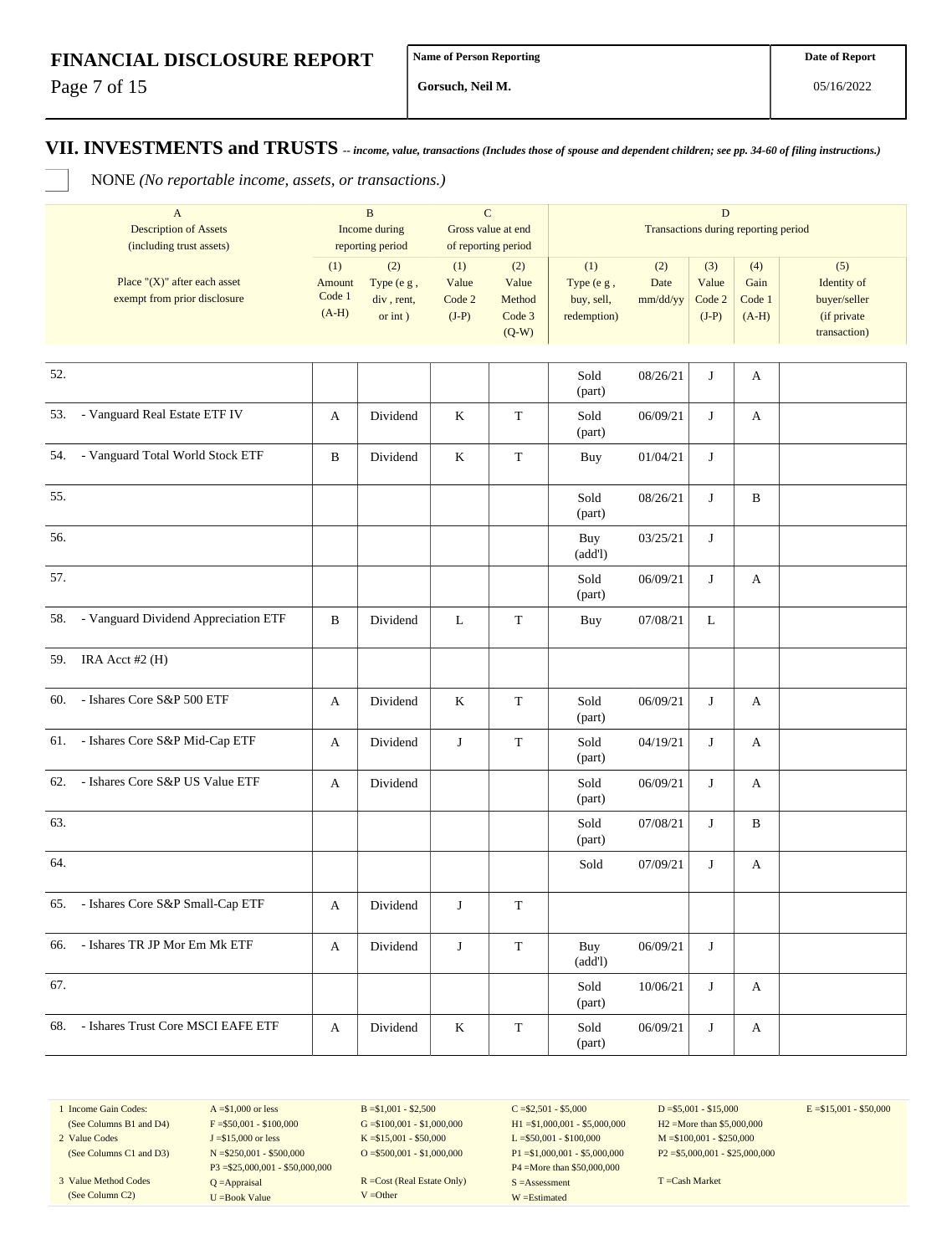Page 8 of 15

**Gorsuch, Neil M.**

**VII. INVESTMENTS and TRUSTS** *-- income, value, transactions (Includes those of spouse and dependent children; see pp. 34-60 of filing instructions.)*

NONE *(No reportable income, assets, or transactions.)*

|     | $\mathbf{A}$<br><b>Description of Assets</b><br>(including trust assets) | $\, {\bf B}$<br>Income during<br>reporting period |                                               | $\mathbf C$<br>Gross value at end<br>of reporting period |                                             | $\mathbf D$<br>Transactions during reporting period |                         |                                   |                                  |                                                                   |  |
|-----|--------------------------------------------------------------------------|---------------------------------------------------|-----------------------------------------------|----------------------------------------------------------|---------------------------------------------|-----------------------------------------------------|-------------------------|-----------------------------------|----------------------------------|-------------------------------------------------------------------|--|
|     | Place " $(X)$ " after each asset<br>exempt from prior disclosure         | (1)<br>Amount<br>Code 1<br>$(A-H)$                | (2)<br>Type (e g,<br>div, rent,<br>or $int$ ) | (1)<br>Value<br>Code 2<br>$(J-P)$                        | (2)<br>Value<br>Method<br>Code 3<br>$(Q-W)$ | (1)<br>Type (e g,<br>buy, sell,<br>redemption)      | (2)<br>Date<br>mm/dd/yy | (3)<br>Value<br>Code 2<br>$(J-P)$ | (4)<br>Gain<br>Code 1<br>$(A-H)$ | (5)<br>Identity of<br>buyer/seller<br>(if private<br>transaction) |  |
| 69. |                                                                          |                                                   |                                               |                                                          |                                             | Buy<br>(add!)                                       | 09/30/21                | J                                 |                                  |                                                                   |  |
| 70. | - Ishares Inc Core MSCI Emerging Mkts<br>ETF                             | A                                                 | Dividend                                      | J                                                        | $\mathbf T$                                 | Sold<br>(part)                                      | 03/25/21                | J                                 | A                                |                                                                   |  |
| 71. |                                                                          |                                                   |                                               |                                                          |                                             | Sold<br>(part)                                      | 04/19/21                | J                                 | A                                |                                                                   |  |
| 72. |                                                                          |                                                   |                                               |                                                          |                                             | Sold<br>(part)                                      | 06/09/21                | J                                 | A                                |                                                                   |  |
| 73. |                                                                          |                                                   |                                               |                                                          |                                             | Buy<br>(add!)                                       | 09/30/21                | J                                 |                                  |                                                                   |  |
| 74. | - Ishares Core U.S. Aggregate Bond ETF                                   | A                                                 | Dividend                                      | $\rm K$                                                  | $\mathbf T$                                 | Buy<br>(add!)                                       | 04/19/21                | J                                 |                                  |                                                                   |  |
| 75. |                                                                          |                                                   |                                               |                                                          |                                             | Buy<br>(add!)                                       | 05/10/21                | J                                 |                                  |                                                                   |  |
| 76. |                                                                          |                                                   |                                               |                                                          |                                             | Buy<br>(add!)                                       | 06/09/21                | J                                 |                                  |                                                                   |  |
| 77. |                                                                          |                                                   |                                               |                                                          |                                             | Buy<br>(add!)                                       | 08/26/21                | J                                 |                                  |                                                                   |  |
| 78. |                                                                          |                                                   |                                               |                                                          |                                             | Buy<br>(add!)                                       | 10/06/21                | J                                 |                                  |                                                                   |  |
| 79. | - SPDR Portfolio Intermediate Term<br>Corporate Bond ETF                 | A                                                 | Dividend                                      | K                                                        | $\mathbf T$                                 | Sold<br>(part)                                      | 03/05/21                | J                                 | A                                |                                                                   |  |
| 80. |                                                                          |                                                   |                                               |                                                          |                                             | Sold<br>(part)                                      | 05/10/21                | J                                 | A                                |                                                                   |  |
| 81. |                                                                          |                                                   |                                               |                                                          |                                             | Buy<br>(add!)                                       | 06/09/21                | J                                 |                                  |                                                                   |  |
| 82. |                                                                          |                                                   |                                               |                                                          |                                             | Sold<br>(part)                                      | 08/26/21                | J                                 | A                                |                                                                   |  |
| 83. | - Vaneck Vectors ETF Fallen Angel High<br>Yield Bond ETF                 | A                                                 | Dividend                                      | $\bf J$                                                  | $\mathbf T$                                 | Buy<br>(add!)                                       | 06/09/21                | J                                 |                                  |                                                                   |  |
| 84. | - Schwab Govt Money Market Fund                                          | A                                                 | Dividend                                      | $\bf J$                                                  | $\mathbf T$                                 | Sold<br>(part)                                      | 05/12/21                | J                                 |                                  |                                                                   |  |
| 85. |                                                                          |                                                   |                                               |                                                          |                                             | Buy<br>(add!)                                       | 06/14/21                | J                                 |                                  |                                                                   |  |

1 Income Gain Codes: (See Columns B1 and D4)

2 Value Codes (See Columns C1 and D3)

3 Value Method Codes (See Column C2)

 $F = $50,001 - $100,000$ J =\$15,000 or less N =\$250,001 - \$500,000 P3 =\$25,000,001 - \$50,000,000 Q =Appraisal U =Book Value

 $A = $1,000$  or less

 $B = $1,001 - $2,500$  $G = $100,001 - $1,000,000$ K =\$15,001 - \$50,000 O =  $$500,001 - $1,000,000$ 

R =Cost (Real Estate Only) V =Other

 $C = $2,501 - $5,000$ H1 =\$1,000,001 - \$5,000,000 L =\$50,001 - \$100,000 P1 =\$1,000,001 - \$5,000,000 P4 =More than \$50,000,000 S =Assessment W =Estimated

 $D = $5,001 - $15,000$ H2 =More than \$5,000,000 M =\$100,001 - \$250,000 P2 =\$5,000,001 - \$25,000,000  $E = $15,001 - $50,000$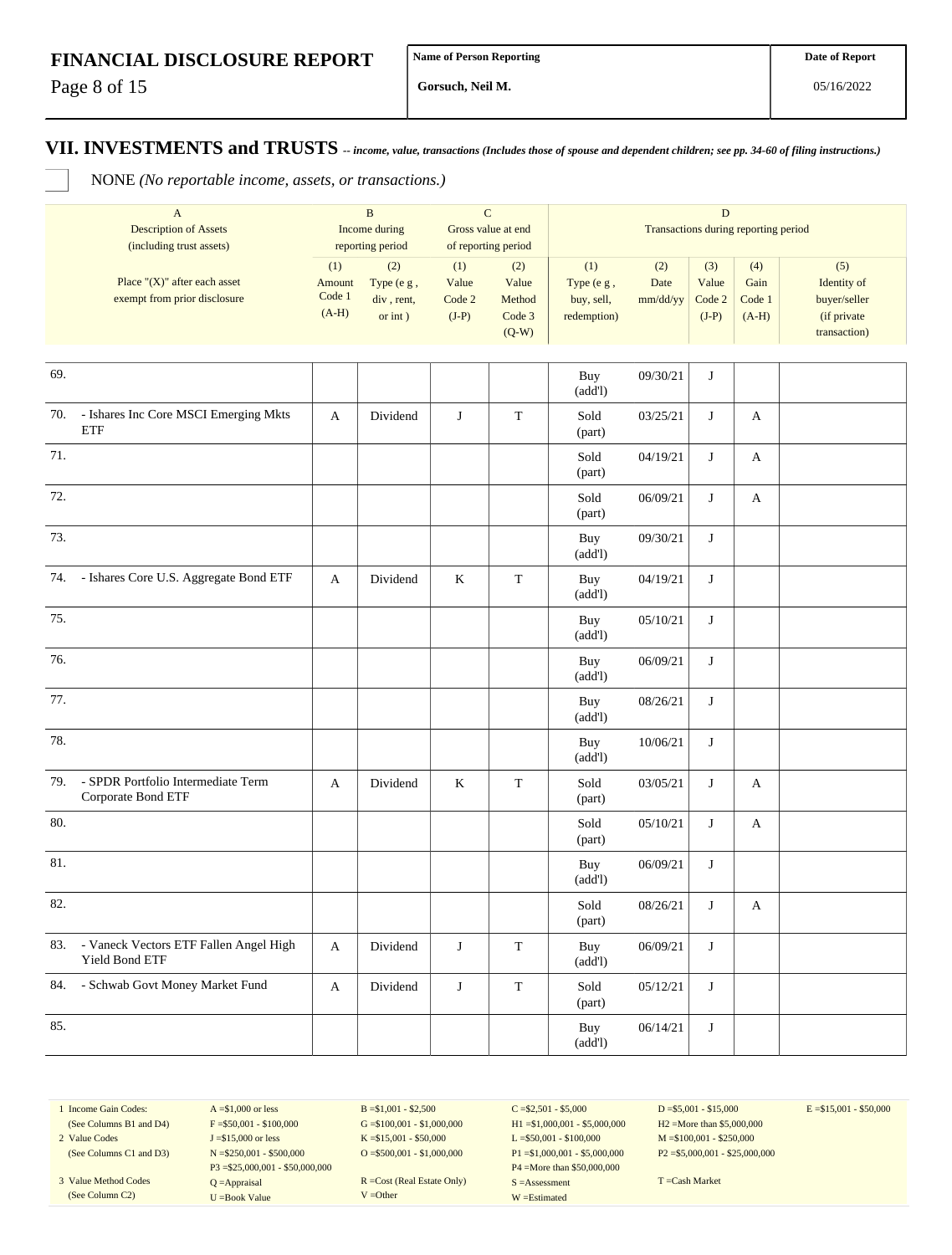Page 9 of 15

**Gorsuch, Neil M.**

**VII. INVESTMENTS and TRUSTS** *-- income, value, transactions (Includes those of spouse and dependent children; see pp. 34-60 of filing instructions.)*

NONE *(No reportable income, assets, or transactions.)*

|     | $\mathbf{A}$                                 | $\mathbf B$   |                  | $\mathbf C$        |                     | $\mathbf D$                          |          |         |         |              |  |
|-----|----------------------------------------------|---------------|------------------|--------------------|---------------------|--------------------------------------|----------|---------|---------|--------------|--|
|     | <b>Description of Assets</b>                 | Income during |                  | Gross value at end |                     | Transactions during reporting period |          |         |         |              |  |
|     | (including trust assets)                     |               | reporting period |                    | of reporting period |                                      |          |         |         |              |  |
|     |                                              | (1)           | (2)              | (1)                | (2)                 | (1)                                  | (2)      | (3)     | (4)     | (5)          |  |
|     | Place " $(X)$ " after each asset             | Amount        | Type (e g,       | Value              | Value               | Type (e g,                           | Date     | Value   | Gain    | Identity of  |  |
|     | exempt from prior disclosure                 | Code 1        | div, rent,       | Code 2             | Method              | buy, sell,                           | mm/dd/yy | Code 2  | Code 1  | buyer/seller |  |
|     |                                              | $(A-H)$       | or $int$ )       | $(J-P)$            | Code 3              | redemption)                          |          | $(J-P)$ | $(A-H)$ | (if private  |  |
|     |                                              |               |                  |                    |                     |                                      |          |         |         |              |  |
|     |                                              |               |                  |                    | $(Q-W)$             |                                      |          |         |         | transaction) |  |
|     |                                              |               |                  |                    |                     |                                      |          |         |         |              |  |
| 86. |                                              |               |                  |                    |                     | Sold                                 | 10/04/21 | J       |         |              |  |
|     |                                              |               |                  |                    |                     | (part)                               |          |         |         |              |  |
|     |                                              |               |                  |                    |                     |                                      |          |         |         |              |  |
| 87. | - Ishares Core 1 5 Year USD Bond ETF         | A             | Dividend         | $\bf J$            | $\mathbf T$         | Sold                                 | 01/04/21 | J       |         |              |  |
|     |                                              |               |                  |                    |                     |                                      |          |         |         |              |  |
| 88. |                                              |               |                  |                    |                     |                                      |          |         |         |              |  |
|     |                                              |               |                  |                    |                     | <b>Buy</b>                           | 08/26/21 | J       |         |              |  |
|     |                                              |               |                  |                    |                     |                                      |          |         |         |              |  |
| 89. | - Schwab US TIPS                             | A             | Dividend         | J                  | $\mathbf T$         | Buy                                  | 06/09/21 | J       |         |              |  |
|     |                                              |               |                  |                    |                     | (add!)                               |          |         |         |              |  |
|     |                                              |               |                  |                    |                     |                                      |          |         |         |              |  |
| 90. |                                              |               |                  |                    |                     | Sold                                 | 08/26/21 | J       | A       |              |  |
|     |                                              |               |                  |                    |                     | (part)                               |          |         |         |              |  |
| 91. | - Vanguard Real Estate ETF IV                | A             | Dividend         | J                  | $\mathbf T$         | Sold                                 | 06/09/21 | J       | A       |              |  |
|     |                                              |               |                  |                    |                     | (part)                               |          |         |         |              |  |
|     |                                              |               |                  |                    |                     |                                      |          |         |         |              |  |
| 92. |                                              |               |                  |                    |                     | Sold                                 | 08/26/21 | J       | A       |              |  |
|     |                                              |               |                  |                    |                     | (part)                               |          |         |         |              |  |
|     |                                              |               |                  |                    |                     |                                      |          |         |         |              |  |
| 93. | - Vanguard Total World Stock ETF             | A             | Dividend         | J                  | $\mathbf T$         | <b>Buy</b>                           | 01/04/21 | J       |         |              |  |
|     |                                              |               |                  |                    |                     |                                      |          |         |         |              |  |
| 94. |                                              |               |                  |                    |                     | Buy                                  | 03/05/21 | J       |         |              |  |
|     |                                              |               |                  |                    |                     | (add!)                               |          |         |         |              |  |
|     |                                              |               |                  |                    |                     |                                      |          |         |         |              |  |
| 95. |                                              |               |                  |                    |                     | Buy                                  | 03/25/21 | J       |         |              |  |
|     |                                              |               |                  |                    |                     | (add!)                               |          |         |         |              |  |
| 96. |                                              |               |                  |                    |                     | Sold                                 | 06/09/21 | J       | A       |              |  |
|     |                                              |               |                  |                    |                     |                                      |          |         |         |              |  |
|     |                                              |               |                  |                    |                     | (part)                               |          |         |         |              |  |
| 97. | - Vanguard Dividend Appreciation ETF         | A             | Dividend         | J                  | $\mathbf T$         | <b>Buy</b>                           | 07/08/21 | J       |         |              |  |
|     |                                              |               |                  |                    |                     |                                      |          |         |         |              |  |
|     |                                              |               |                  |                    |                     |                                      |          |         |         |              |  |
| 98. | Brokerage Acct #2 (H)                        |               |                  |                    |                     |                                      |          |         |         |              |  |
|     |                                              |               |                  |                    |                     |                                      |          |         |         |              |  |
| 99. | - Alabama St Pub Sch & College Auth Cap      | B             | Interest         | L                  | $\mathbf T$         |                                      |          |         |         |              |  |
|     | 5% 1/1/27 Impt Ref Bds                       |               |                  |                    |                     |                                      |          |         |         |              |  |
|     |                                              |               |                  |                    |                     |                                      |          |         |         |              |  |
|     | 100. - De Kalb Cnty GA Wtr & Sew Rev Wtr     | $\, {\bf B}$  | Interest         | L                  | $\mathbf T$         |                                      |          |         |         |              |  |
|     | 5.25% 10/1/32 Ref Bds                        |               |                  |                    |                     |                                      |          |         |         |              |  |
|     | 101. - Washington Multnomah & Yamhill Contys | $\, {\bf B}$  | Interest         |                    | $\mathbf T$         |                                      |          |         |         |              |  |
|     | Ore 5% 6/15/33 Sch Dist                      |               |                  | $\mathbf L$        |                     |                                      |          |         |         |              |  |
|     |                                              |               |                  |                    |                     |                                      |          |         |         |              |  |
|     | 102. - Maricpoa Cnty Ariz Uni Sch Dist 48 4% | $\, {\bf B}$  | Interest         | $\mathbf L$        | $\mathbf T$         |                                      |          |         |         |              |  |
|     | 7/1/31 Scottsdale Ref Bds                    |               |                  |                    |                     |                                      |          |         |         |              |  |

1 Income Gain Codes: (See Columns B1 and D4) 2 Value Codes

(See Column C2)

(See Columns C1 and D3) 3 Value Method Codes  $F = $50,001 - $100,000$ J =\$15,000 or less N =\$250,001 - \$500,000 P3 =\$25,000,001 - \$50,000,000 Q =Appraisal

 $A = $1,000$  or less

U =Book Value

 $B = $1,001 - $2,500$  $G = $100,001 - $1,000,000$ K =\$15,001 - \$50,000 O =  $$500,001 - $1,000,000$ 

R =Cost (Real Estate Only) V =Other

 $C = $2,501 - $5,000$ H1 =\$1,000,001 - \$5,000,000 L =\$50,001 - \$100,000 P1 =\$1,000,001 - \$5,000,000 P4 =More than \$50,000,000 S =Assessment W =Estimated

 $D = $5,001 - $15,000$ H2 =More than \$5,000,000 M =\$100,001 - \$250,000 P2 =\$5,000,001 - \$25,000,000  $E = $15,001 - $50,000$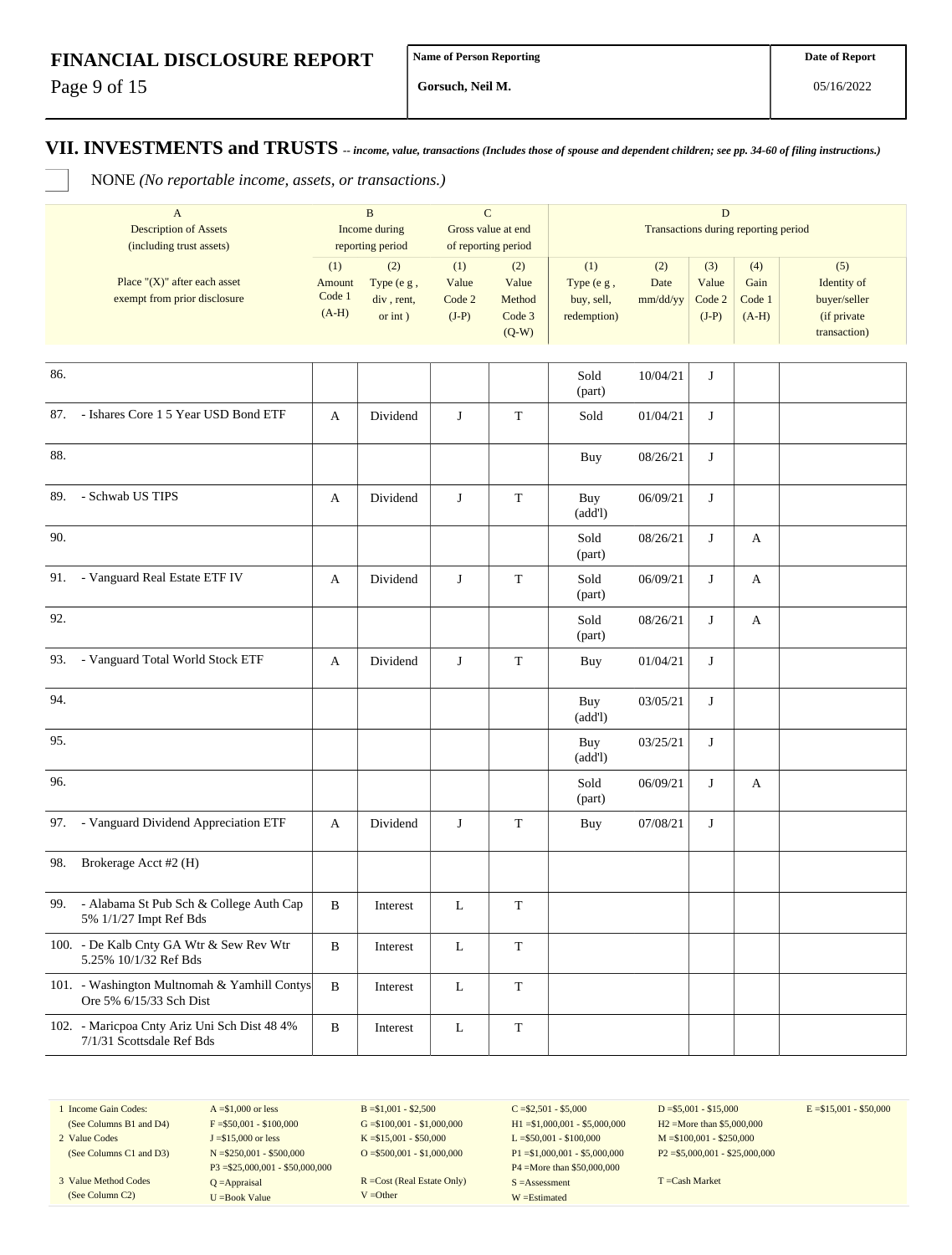Page 10 of 15

**Gorsuch, Neil M.**

**VII. INVESTMENTS and TRUSTS** *-- income, value, transactions (Includes those of spouse and dependent children; see pp. 34-60 of filing instructions.)*

NONE *(No reportable income, assets, or transactions.)*

| $\mathbf{A}$<br><b>Description of Assets</b><br>(including trust assets)      | $\bf{B}$<br>Income during<br>reporting period |                                            | $\mathbf C$<br>Gross value at end<br>of reporting period |                                             | D<br>Transactions during reporting period      |                         |                                   |                                  |                                                                   |  |
|-------------------------------------------------------------------------------|-----------------------------------------------|--------------------------------------------|----------------------------------------------------------|---------------------------------------------|------------------------------------------------|-------------------------|-----------------------------------|----------------------------------|-------------------------------------------------------------------|--|
| Place " $(X)$ " after each asset<br>exempt from prior disclosure              | (1)<br>Amount<br>Code 1<br>$(A-H)$            | (2)<br>Type (e g,<br>div, rent,<br>or int) | (1)<br>Value<br>Code 2<br>$(J-P)$                        | (2)<br>Value<br>Method<br>Code 3<br>$(Q-W)$ | (1)<br>Type (e g,<br>buy, sell,<br>redemption) | (2)<br>Date<br>mm/dd/yy | (3)<br>Value<br>Code 2<br>$(J-P)$ | (4)<br>Gain<br>Code 1<br>$(A-H)$ | (5)<br>Identity of<br>buyer/seller<br>(if private<br>transaction) |  |
| 103. - Washington St Var Purp GO Ref Bds Ser<br>5% 7/1/29 R-2015E             | B                                             | Interest                                   | L                                                        | $\mathbf T$                                 |                                                |                         |                                   |                                  |                                                                   |  |
| 104. - Baltimore Cnty MD GO Cons Pub Impt<br>Bds 4% 3/1/34 Ser 2018           | B                                             | Interest                                   | L                                                        | $\mathbf T$                                 |                                                |                         |                                   |                                  |                                                                   |  |
| 105. - Cecil Cnty MD Cons Pub Impt Ref Bds<br>5% 8/1/28 Ser 2017              | ${\bf C}$                                     | Interest                                   | L                                                        | $\mathbf T$                                 |                                                |                         |                                   |                                  |                                                                   |  |
| 106. - Maryland St GO Bds State & Local FACS<br>5% 6/1/26 LN Ser 2016         | ${\bf C}$                                     | Interest                                   | L                                                        | T                                           |                                                |                         |                                   |                                  |                                                                   |  |
| 107. - Montgomery Cnty MD GO Cons Pub Impt<br>Bds 5% 12/1/25 Ser 2016         | $\mathbf C$                                   | Interest                                   | L                                                        | T                                           |                                                |                         |                                   |                                  |                                                                   |  |
| 108. - Ocean City MD GO Municipal Purp Bds<br>4% 1/15/30 Ser 2018             | B                                             | Interest                                   | L                                                        | $\mathbf T$                                 |                                                |                         |                                   |                                  |                                                                   |  |
| 109. - Prince Georges Cnty MD CO Cons Pub<br>Impt 3% 3/1/23 Ref Bds Ser 2013B | B                                             | Interest                                   | L                                                        | T                                           |                                                |                         |                                   |                                  |                                                                   |  |
| 110. - Maryland St Dept Transn Cons 4% 11/1/27<br>Ser 2016                    | B                                             | Interest                                   | K                                                        | T                                           |                                                |                         |                                   |                                  |                                                                   |  |
| 111. - Annapolis MD GO Pub Impts Ref Bds Ser<br>4% 8/1/24 2015B               | A                                             | Interest                                   | K                                                        | T                                           |                                                |                         |                                   |                                  |                                                                   |  |
| 112. - Anne Arundel Cnty MD GO Bds Ser 2015<br>5% 4/1/24                      | B                                             | Interest                                   | K                                                        | $\mathbf T$                                 |                                                |                         |                                   |                                  |                                                                   |  |
| 113. - Baltimore MD GO Cons Pub Impt Ref Bds<br>5% 10/15/22 Ser 2017B         | $\mathbf C$                                   | Interest                                   | L                                                        | $\mathbf T$                                 |                                                |                         |                                   |                                  |                                                                   |  |
| 114. - Baltimore MD Rev Bds Ser B 5% 7/1/32                                   | B                                             | Interest                                   | J                                                        | T                                           |                                                |                         |                                   |                                  |                                                                   |  |
| 115. - Alief Tex Indpt Sch Dist Ult Tax Sch 4%<br>2/15/30 Bldg Bds Ser 2018   | B                                             | Interest                                   | K                                                        | $\mathbf T$                                 |                                                |                         |                                   |                                  |                                                                   |  |
| 116. - Anne Arundel Cnty MD Consolidated Gen<br>5% 10/1/33 Impt GO Bds Ser 20 | B                                             | Interest                                   | K                                                        | $\mathbf T$                                 |                                                |                         |                                   |                                  |                                                                   |  |
| 117. - Anne Arundel Cnty MD Consolidated Gen<br>5% 10/1/34 Wtr and Swr Bds    | $\, {\bf B}$                                  | Interest                                   | $\rm K$                                                  | $\mathbf T$                                 |                                                |                         |                                   |                                  |                                                                   |  |
| 118. - University MD Sys Aux FAC 3.25%<br>4/1/35 Tuition Rev Bds              | B                                             | Interest                                   | $\rm K$                                                  | T                                           |                                                |                         |                                   |                                  |                                                                   |  |
| 119. - Maryland St Transn Auth FACS 3.125%<br>7/1/35                          | $\mathsf{C}$                                  | Interest                                   | $\rm K$                                                  | $\mathbf T$                                 |                                                |                         |                                   |                                  |                                                                   |  |

1 Income Gain Codes: (See Columns B1 and D4)

2 Value Codes (See Columns C1 and D3)

3 Value Method Codes (See Column C2)

 $F = $50,001 - $100,000$ J =\$15,000 or less N =\$250,001 - \$500,000 P3 =\$25,000,001 - \$50,000,000 Q =Appraisal U =Book Value

 $A = $1,000$  or less

 $B = $1,001 - $2,500$  $G = $100,001 - $1,000,000$ K =\$15,001 - \$50,000 O =  $$500,001 - $1,000,000$ 

R =Cost (Real Estate Only) V =Other

 $C = $2,501 - $5,000$ H1 =\$1,000,001 - \$5,000,000 L =\$50,001 - \$100,000 P1 =\$1,000,001 - \$5,000,000 P4 =More than \$50,000,000 S =Assessment W =Estimated

 $D = $5,001 - $15,000$ H2 =More than \$5,000,000 M =\$100,001 - \$250,000 P2 =\$5,000,001 - \$25,000,000  $E = $15,001 - $50,000$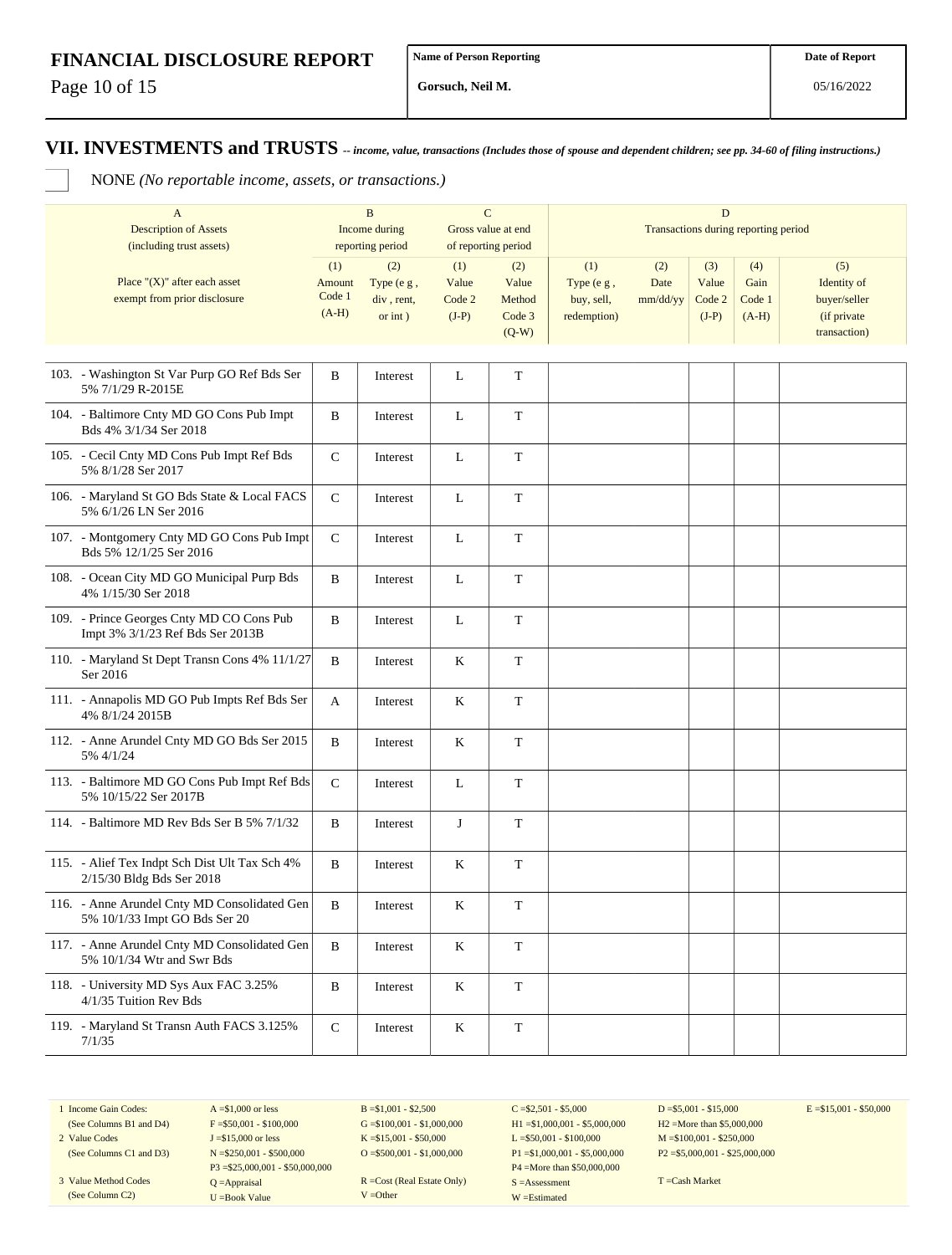Page 11 of 15

**Gorsuch, Neil M.**

**VII. INVESTMENTS and TRUSTS** *-- income, value, transactions (Includes those of spouse and dependent children; see pp. 34-60 of filing instructions.)*

NONE *(No reportable income, assets, or transactions.)*

| A                                | B<br>Income during<br>reporting period |              | Gross value at end<br>of reporting period |         |                                      |          |         |         |              |  |  |
|----------------------------------|----------------------------------------|--------------|-------------------------------------------|---------|--------------------------------------|----------|---------|---------|--------------|--|--|
| <b>Description of Assets</b>     |                                        |              |                                           |         | Transactions during reporting period |          |         |         |              |  |  |
| (including trust assets)         |                                        |              |                                           |         |                                      |          |         |         |              |  |  |
|                                  | (1)                                    | (2)          | (1)                                       | (2)     | (1)                                  | (2)      | (3)     | (4)     | (5)          |  |  |
| Place " $(X)$ " after each asset | Amount                                 | Type $(e g,$ | Value                                     | Value   | Type $(e g,$                         | Date     | Value   | Gain    | Identity of  |  |  |
| exempt from prior disclosure     | Code 1<br>$(A-H)$                      | div, rent,   | Code 2                                    | Method  | buy, sell,                           | mm/dd/yy | Code 2  | Code 1  | buyer/seller |  |  |
|                                  |                                        | or int)      | $(J-P)$                                   | Code 3  | redemption)                          |          | $(J-P)$ | $(A-H)$ | (if private) |  |  |
|                                  |                                        |              |                                           | $(Q-W)$ |                                      |          |         |         | transaction) |  |  |

| 120. - USAA Tax Exempt Short Term Retail | $\mathbf{A}$ | Dividend |         |             | Buy<br>(add!)                            | 01/14/21 | J       |              |  |
|------------------------------------------|--------------|----------|---------|-------------|------------------------------------------|----------|---------|--------------|--|
| 121.                                     |              |          |         |             | Buy<br>(add!)                            | 02/10/21 | J       |              |  |
| 122.                                     |              |          |         |             | Sold                                     | 07/29/21 | $\rm K$ | $\mathbf{A}$ |  |
| 123. - Schwab Govt Money Market Fund     | $\mathbf A$  | Dividend | $\bf K$ | $\mathbf T$ | Sold<br>(part)                           | 01/04/21 | $\bf J$ |              |  |
| 124.                                     |              |          |         |             | Buy<br>(add!)                            | 01/05/21 | $\bf J$ |              |  |
| 125.                                     |              |          |         |             | Sold<br>(part)                           | 01/15/21 | J       |              |  |
| 126.                                     |              |          |         |             | Buy<br>(add!)                            | 01/19/21 | $\bf J$ |              |  |
| 127.                                     |              |          |         |             | Buy<br>(add!)                            | 02/02/21 | $\bf J$ |              |  |
| 128.                                     |              |          |         |             | Sold<br>(part)                           | 02/11/21 | J       |              |  |
| 129.                                     |              |          |         |             | Buy<br>(add!)                            | 02/17/21 | $\bf J$ |              |  |
| 130.                                     |              |          |         |             | Buy<br>(add!)                            | 03/02/21 | $\bf J$ |              |  |
| 131.                                     |              |          |         |             | Sold<br>(part)                           | 04/01/21 | $\bf J$ |              |  |
| 132.                                     |              |          |         |             | Buy<br>(add!)                            | 04/05/21 | J       |              |  |
| 133.                                     |              |          |         |             | Buy<br>(add!)                            | 04/16/21 | $\bf J$ |              |  |
| 134.                                     |              |          |         |             | Buy<br>(add!)                            | 06/02/21 | J       |              |  |
| 135.                                     |              |          |         |             | Buy<br>(add!)                            | 06/16/21 | $\bf J$ |              |  |
| 136.                                     |              |          |         |             | $\operatorname{\mathsf{Sold}}$<br>(part) | 07/01/21 | $\bf J$ |              |  |

1 Income Gain Codes: (See Columns B1 and D4) 2 Value Codes

(See Columns C1 and D3)

3 Value Method Codes (See Column C2)

 $A = $1,000$  or less  $F = $50,001 - $100,000$ J =\$15,000 or less N =\$250,001 - \$500,000 P3 =\$25,000,001 - \$50,000,000 Q =Appraisal U =Book Value

 $B = $1,001 - $2,500$  $G = $100,001 - $1,000,000$ K =\$15,001 - \$50,000 O =  $$500,001 - $1,000,000$ 

R =Cost (Real Estate Only) V =Other

 $C = $2,501 - $5,000$ H1 =\$1,000,001 - \$5,000,000 L =\$50,001 - \$100,000 P1 =\$1,000,001 - \$5,000,000 P4 =More than \$50,000,000 S =Assessment W =Estimated

 $D = $5,001 - $15,000$ H2 =More than \$5,000,000 M =\$100,001 - \$250,000 P2 =\$5,000,001 - \$25,000,000  $E = $15,001 - $50,000$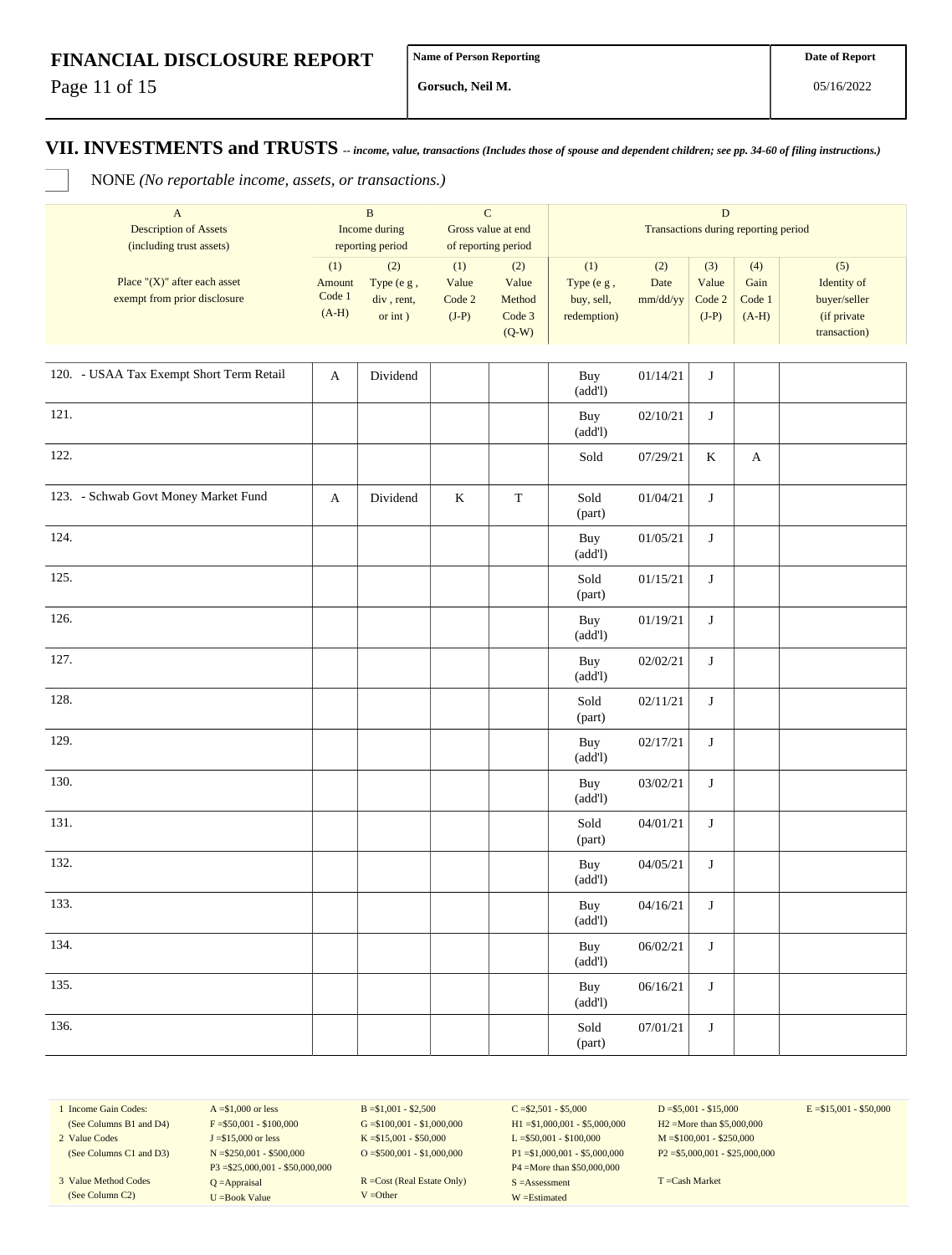Page 12 of 15

**Gorsuch, Neil M.**

**VII. INVESTMENTS and TRUSTS** *-- income, value, transactions (Includes those of spouse and dependent children; see pp. 34-60 of filing instructions.)*

NONE *(No reportable income, assets, or transactions.)*

| $\mathbf A$<br><b>Description of Assets</b><br>(including trust assets) | $\, {\bf B}$<br>Income during<br>reporting period |                                               | $\mathbf C$<br>Gross value at end<br>of reporting period |                                             | $\mathbf D$<br>Transactions during reporting period |                         |                                   |                                  |                                                                   |  |
|-------------------------------------------------------------------------|---------------------------------------------------|-----------------------------------------------|----------------------------------------------------------|---------------------------------------------|-----------------------------------------------------|-------------------------|-----------------------------------|----------------------------------|-------------------------------------------------------------------|--|
| Place " $(X)$ " after each asset<br>exempt from prior disclosure        | (1)<br>Amount<br>Code 1<br>$(A-H)$                | (2)<br>Type (e g,<br>div, rent,<br>or $int$ ) | (1)<br>Value<br>Code 2<br>$(J-P)$                        | (2)<br>Value<br>Method<br>Code 3<br>$(Q-W)$ | (1)<br>Type (e g,<br>buy, sell,<br>redemption)      | (2)<br>Date<br>mm/dd/yy | (3)<br>Value<br>Code 2<br>$(J-P)$ | (4)<br>Gain<br>Code 1<br>$(A-H)$ | (5)<br>Identity of<br>buyer/seller<br>(if private<br>transaction) |  |
| 137.                                                                    |                                                   |                                               |                                                          |                                             | Buy<br>(add!)                                       | 07/02/21                | $\bf J$                           |                                  |                                                                   |  |
| 138.                                                                    |                                                   |                                               |                                                          |                                             | Buy<br>(add!)                                       | 07/16/21                | $\bf J$                           |                                  |                                                                   |  |
| 139.                                                                    |                                                   |                                               |                                                          |                                             | Buy<br>(add!)                                       | 08/02/21                | $\rm K$                           |                                  |                                                                   |  |
| 140.                                                                    |                                                   |                                               |                                                          |                                             | Buy<br>(add!)                                       | 08/03/21                | J                                 |                                  |                                                                   |  |
| 141.                                                                    |                                                   |                                               |                                                          |                                             | Buy<br>(add!)                                       | 08/17/21                | $\bf J$                           |                                  |                                                                   |  |
| 142.                                                                    |                                                   |                                               |                                                          |                                             | Sold<br>(part)                                      | 08/20/21                | $\rm K$                           |                                  |                                                                   |  |
| 143.                                                                    |                                                   |                                               |                                                          |                                             | Buy<br>(add!)                                       | 09/02/21                | $\mathbf{J}$                      |                                  |                                                                   |  |
| 144.                                                                    |                                                   |                                               |                                                          |                                             | Sold<br>(part)                                      | 10/01/21                | J                                 |                                  |                                                                   |  |
| 145.                                                                    |                                                   |                                               |                                                          |                                             | Buy<br>(add!)                                       | 10/04/21                | J                                 |                                  |                                                                   |  |
| 146.                                                                    |                                                   |                                               |                                                          |                                             | Buy<br>(add!)                                       | 10/18/21                | $\bf J$                           |                                  |                                                                   |  |
| 147.                                                                    |                                                   |                                               |                                                          |                                             | Buy<br>(add!)                                       | 12/02/21                | $\bf J$                           |                                  |                                                                   |  |
| 148.                                                                    |                                                   |                                               |                                                          |                                             | Buy<br>(add!)                                       | 12/16/21                | $\bf J$                           |                                  |                                                                   |  |
| 149. - Howard Cnty 3.25% DB UTX Due 2/15/36                             | A                                                 | Interest                                      | $\bf K$                                                  | $\mathbf T$                                 |                                                     |                         |                                   |                                  |                                                                   |  |
| 150. Brokerage Acct #3 (H)                                              |                                                   |                                               |                                                          |                                             |                                                     |                         |                                   |                                  |                                                                   |  |
| 151. - Schwab Muni Money Fund                                           | A                                                 | Dividend                                      |                                                          |                                             | Sold                                                | 12/15/21                | J                                 |                                  |                                                                   |  |
| 152. - Charles Schwab bank account                                      | A                                                 | Dividend                                      | $\bf K$                                                  | $\mathbf T$                                 |                                                     |                         |                                   |                                  |                                                                   |  |
| 153. Brokerage Acct #4 (H)                                              |                                                   |                                               |                                                          |                                             |                                                     |                         |                                   |                                  |                                                                   |  |

1 Income Gain Codes: (See Columns B1 and D4)

2 Value Codes (See Columns C1 and D3)

3 Value Method Codes (See Column C2)

 $A = $1,000$  or less  $F = $50,001 - $100,000$ J =\$15,000 or less N =\$250,001 - \$500,000 P3 =\$25,000,001 - \$50,000,000 Q =Appraisal U =Book Value

 $B = $1,001 - $2,500$  $G = $100,001 - $1,000,000$ K =\$15,001 - \$50,000 O =  $$500,001 - $1,000,000$ 

R =Cost (Real Estate Only) V =Other

 $C = $2,501 - $5,000$ H1 =\$1,000,001 - \$5,000,000 L =\$50,001 - \$100,000 P1 =\$1,000,001 - \$5,000,000 P4 =More than \$50,000,000 S =Assessment W =Estimated

 $D = $5,001 - $15,000$ H2 =More than \$5,000,000 M =\$100,001 - \$250,000 P2 =\$5,000,001 - \$25,000,000  $E = $15,001 - $50,000$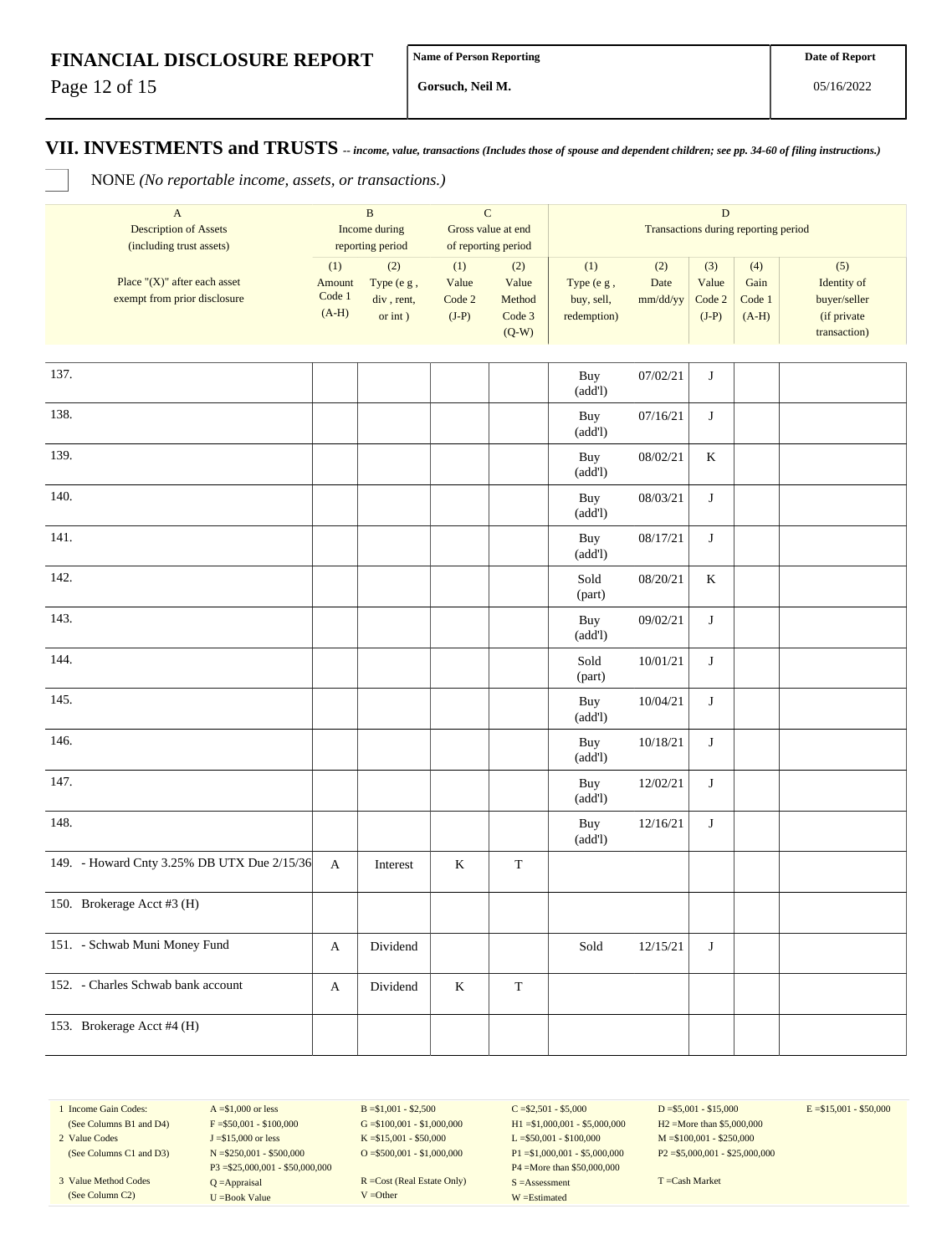Page 13 of 15

**Gorsuch, Neil M.**

#### **VII. INVESTMENTS and TRUSTS** *-- income, value, transactions (Includes those of spouse and dependent children; see pp. 34-60 of filing instructions.)*

NONE *(No reportable income, assets, or transactions.)*

| $\mathbf{A}$                                             | B       |                  | $\mathbf C$<br>Gross value at end |                     | D<br>Transactions during reporting period |          |         |         |              |  |
|----------------------------------------------------------|---------|------------------|-----------------------------------|---------------------|-------------------------------------------|----------|---------|---------|--------------|--|
| <b>Description of Assets</b><br>(including trust assets) |         | Income during    |                                   |                     |                                           |          |         |         |              |  |
|                                                          |         | reporting period |                                   | of reporting period |                                           |          |         |         |              |  |
|                                                          | (1)     | (2)              | (1)                               | (2)                 | (1)                                       | (2)      | (3)     | (4)     | (5)          |  |
| Place " $(X)$ " after each asset                         | Amount  | Type $(e g,$     | Value                             | Value               | Type $(e g,$                              | Date     | Value   | Gain    | Identity of  |  |
| exempt from prior disclosure                             | Code 1  | div, rent,       | Code 2                            | Method              | buy, sell,                                | mm/dd/yy | Code 2  | Code 1  | buyer/seller |  |
|                                                          | $(A-H)$ | $or$ int $)$     | $(J-P)$                           | Code 3              | redemption)                               |          | $(J-P)$ | $(A-H)$ | (if private) |  |
|                                                          |         |                  |                                   | $(Q-W)$             |                                           |          |         |         | transaction) |  |
|                                                          |         |                  |                                   |                     |                                           |          |         |         |              |  |
| 154. - Charles Schwab bank account                       | A       | Dividend         | M                                 | T                   |                                           |          |         |         |              |  |
|                                                          |         |                  |                                   |                     |                                           |          |         |         |              |  |
| 155. - Schwab Muni Money Fund                            | А       | Dividend         | J                                 | T                   |                                           |          |         |         |              |  |
|                                                          |         |                  |                                   |                     |                                           |          |         |         |              |  |
| 156. Capital One 360 Savings                             |         | None             | M                                 | T                   |                                           |          |         |         |              |  |
|                                                          |         |                  |                                   |                     |                                           |          |         |         |              |  |

1 Income Gain Codes: (See Columns B1 and D4)

- 2 Value Codes (See Columns C1 and D3)
- 3 Value Method Codes (See Column C2)

 $A = $1,000$  or less  $F = $50,001 - $100,000$ J =\$15,000 or less N =\$250,001 - \$500,000 P3 =\$25,000,001 - \$50,000,000 Q =Appraisal U =Book Value

 $B = $1,001 - $2,500$  $G = $100,001 - $1,000,000$ K =\$15,001 - \$50,000 O =  $$500,001 - $1,000,000$ 

R =Cost (Real Estate Only) V =Other

 $C = $2,501 - $5,000$ H1 =\$1,000,001 - \$5,000,000 L =\$50,001 - \$100,000 P1 =\$1,000,001 - \$5,000,000 P4 =More than \$50,000,000 S =Assessment W =Estimated

 $D = $5,001 - $15,000$ H2 =More than \$5,000,000 M =\$100,001 - \$250,000 P2 =\$5,000,001 - \$25,000,000  $E = $15,001 - $50,000$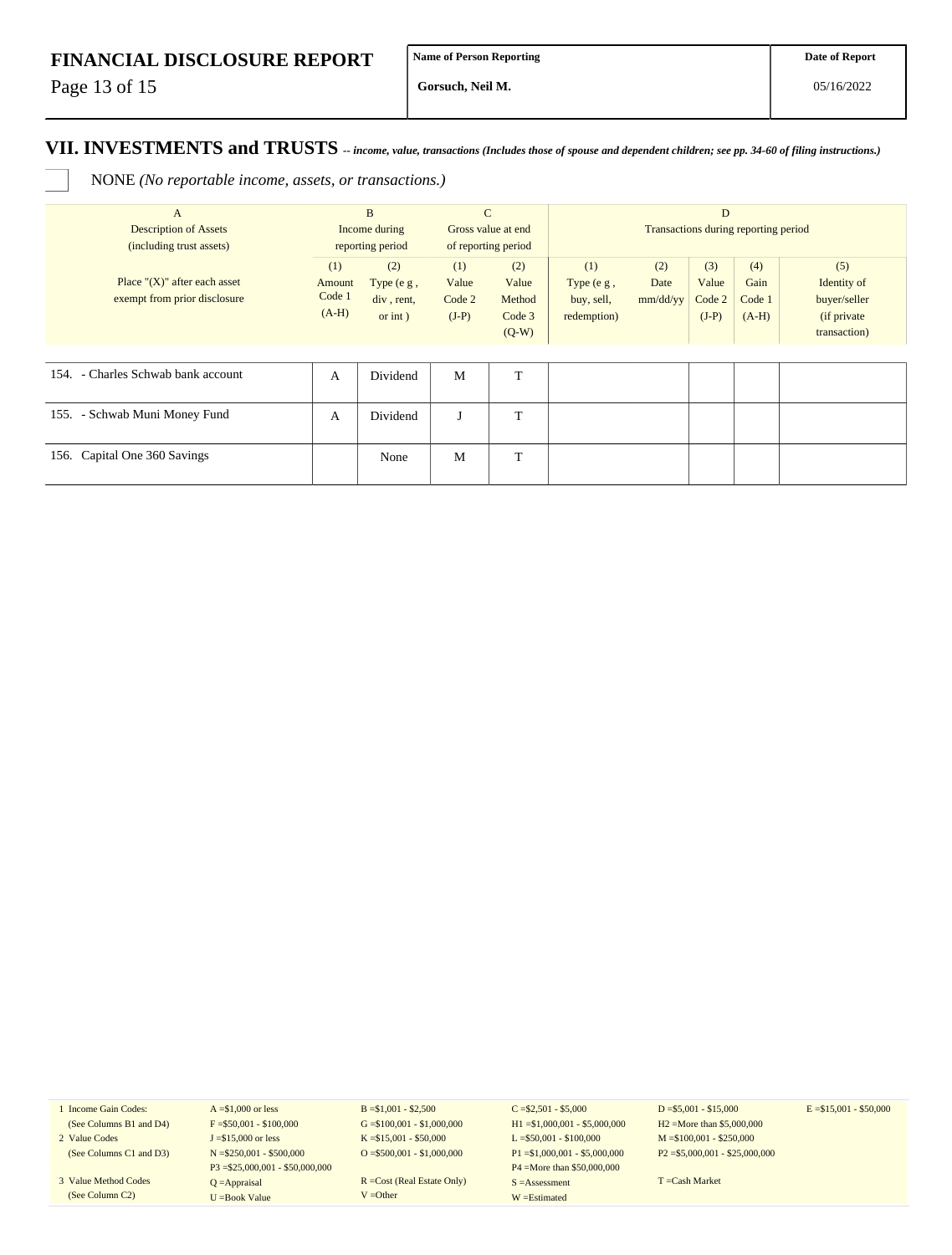Page 14 of 15

# **VIII. ADDITIONAL INFORMATION OR EXPLANATIONS.** *(Indicate part of report.)*

This report was prepared on my behalf by my accountant.